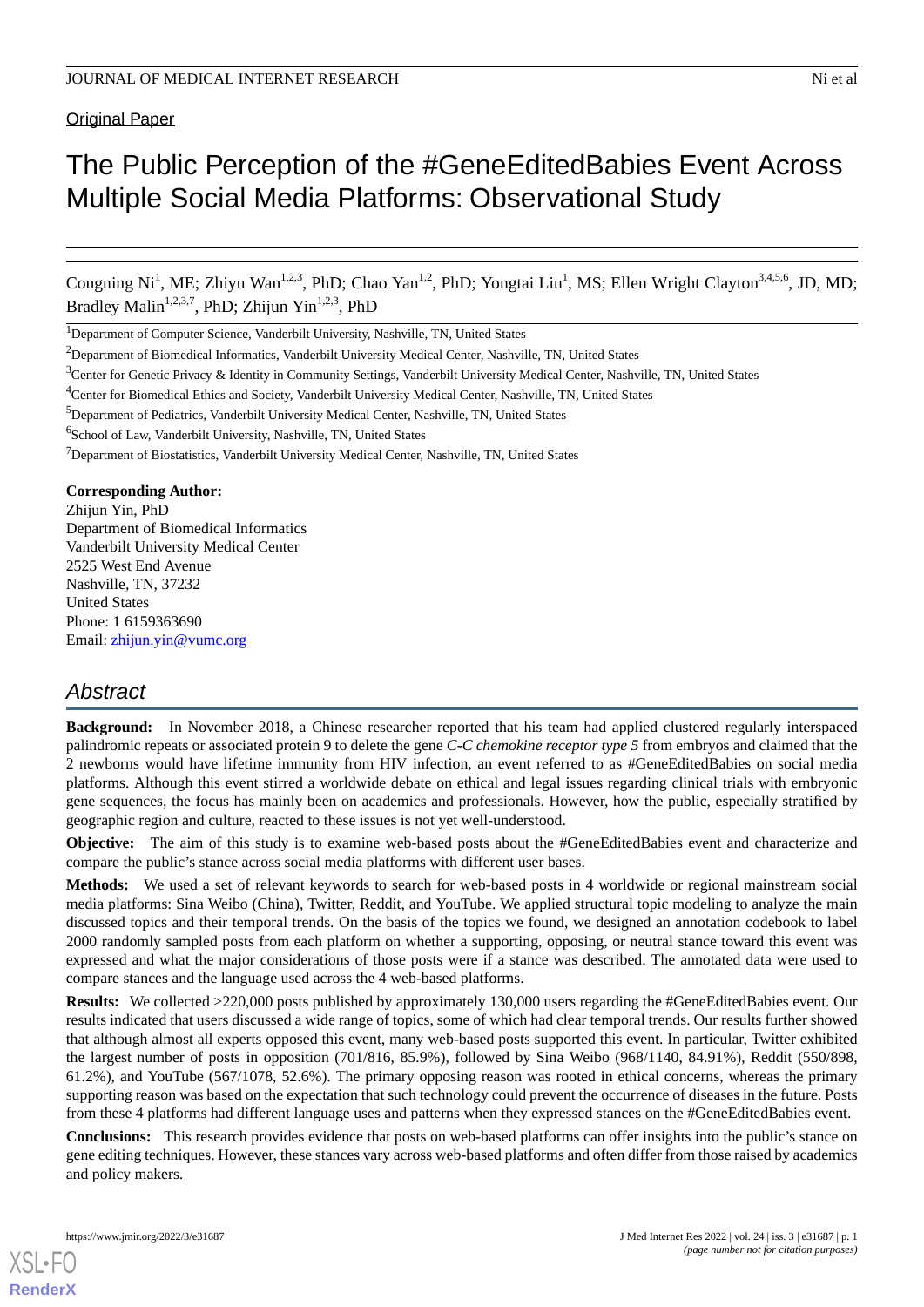*(J Med Internet Res 2022;24(3):e31687)* doi: [10.2196/31687](http://dx.doi.org/10.2196/31687)

#### **KEYWORDS**

CRISPR/Cas9; gene-edited babies; social media; stance learning; text mining; content analysis

#### *Introduction*

#### **Background**

The clustered regularly interspaced palindromic repeats (CRISPR) or CRISPR-associated protein 9 (Cas9) genetic scissor is a revolutionary gene-editing technology for the life sciences, for which its creators were awarded the 2020 Nobel Prize in Chemistry [\[1](#page-12-0)]. However, much remains unknown about the long-term effects of applying CRISPR in *human gene editing* (HGE), and experts in ethics and policy have particularly cautioned against its use in *germline gene editing* (GGE) to influence the genetic code of a human embryo [[2](#page-12-1)[,3](#page-12-2)]. However, in November 2018, a Chinese researcher, Jiankui He, reported that his team applied this tool to delete the *gene C-C chemokine receptor type 5* from embryos and claimed that the 2 newborns would benefit from lifelong immunity from HIV infection. This event, which is often referenced as #GeneEditedBabies in the web-based domain, has raised widespread concerns in the scientific community about HGE, especially GGE, for numerous reasons, which include but are not limited to biological safety and ethical implications [[4](#page-12-3)[-6](#page-12-4)].

The experiments of Jiankui He violated Chinese regulations and ignored international ethical norms [\[7](#page-12-5)]. Most criticisms against his actions concentrated on assertions that the experiments (1) were unnecessary as existing treatment strategies can sufficiently block HIV paternal transmission without the risk of GGE [\[8](#page-12-6)] and (2) violated the protocols required for general genetic procedures [[9\]](#page-12-7), expressing a concern that off-target editing can lead to dangerous and unpredictable mutations [\[10](#page-12-8),[11\]](#page-12-9). To expedite global cooperation on science and its governance, an international commission comprising experts from 10 countries released a guidance report in September 2020 on how to determine whether such an application is sufficiently well-developed for clinical use [\[12](#page-12-10)].

However, the worldwide debate has focused primarily on the perspective of academics and policy makers. By contrast, little is known about how the public, who are often influenced by geographic region and local culture, perceived this event, as well as these issues more generally. Gaining intuition into the public's perspectives on these matters is critical to understanding social norms and expectations for potential beneficiaries and victims. In this respect, the public's perspective is a core component in determining resource allocation, political policies, and participation in clinical trials, all of which influence the development and adoption of such technologies as they evolve [[13](#page-12-11)[,14](#page-12-12)].

To date, research on public attitudes has mainly applied survey methods to investigate hypothetical personal opinions regarding gene-editing techniques [[15](#page-12-13)[-18](#page-13-0)], and few have considered this specific actual event. At the same time, web-based social media platforms have become an essential medium for billions of people to learn about and comment on trending events, including

 $XS$  $\cdot$ FC **[RenderX](http://www.renderx.com/)**

#GeneEditedBabies, in a timely manner, making them an ideal resource to study public perception. Web-based social media platforms accommodate speech from wide demographics, and the discussions and expressions therein are not controlled by predefined questionnaires. Thus, they may effectively reduce the bias in the data [\[19](#page-13-1)]. As a result, over the past decade, user-generated content from web-based social media platforms has been increasingly relied upon to study the public's attitudes regarding a broad range of topics, including weight stigmatization [[20\]](#page-13-2), antivaccination [\[21](#page-13-3)], lung cancer screening [[22\]](#page-13-4), the Brexit referendum [[23\]](#page-13-5), and political debates [\[24](#page-13-6)]. A total of 3 recent studies of web-based data investigated the #GeneEditedBabies event; however, they were limited in that they either focused only on sentiment [[25\]](#page-13-7) or relied on data from only 1 web-based platform [[26,](#page-13-8)[27](#page-13-9)], which, as we show in

this study, paints an incomplete and likely biased picture.

#### **Objective**

In this work, we present a substantially broader investigation into the public's perceptions of the #GeneEditedBabies event through the lens of four popular social media platforms known to be influenced by different cultures and demographics: *Sina Weibo* (based in China), *Twitter*, *Reddit*, and *YouTube*. Specifically, we apply topic modeling to >220,000 posts to analyze what had been discussed about this event across these platforms and examine how these topics changed over time. Our results indicate that the main topics were related to news; the technique itself; posting words on the web; and discussions from the perspectives of disease, risk, laws, ethics, and scientific literature. We also observed that certain topics have clear temporal trends based on the heat of the relative discussions. On the basis of the topic analysis results, we further design a codebook to annotate 2000 randomly selected posts from each platform, which we use to investigate how web-based posts supported, opposed or held a neutral stance on this event. The results indicate that the public's web-based posts had much more divided stances toward this event than toward those of academics, although the former varied across platforms with different language patterns.

The findings of this study indicate that society can learn about the public perception of controversial events using web-based data; however, we must be careful about drawing conclusions from any single platform.

#### *Methods*

#### **Overview**

Our research focused on the data that were collected from four popular and publicly accessible web-based platforms with user bases from different regions and backgrounds: Sina Weibo, Twitter, YouTube, and Reddit. The internal review board at our university designated this project as non–human subjects research and exempt from review. All posts presented in this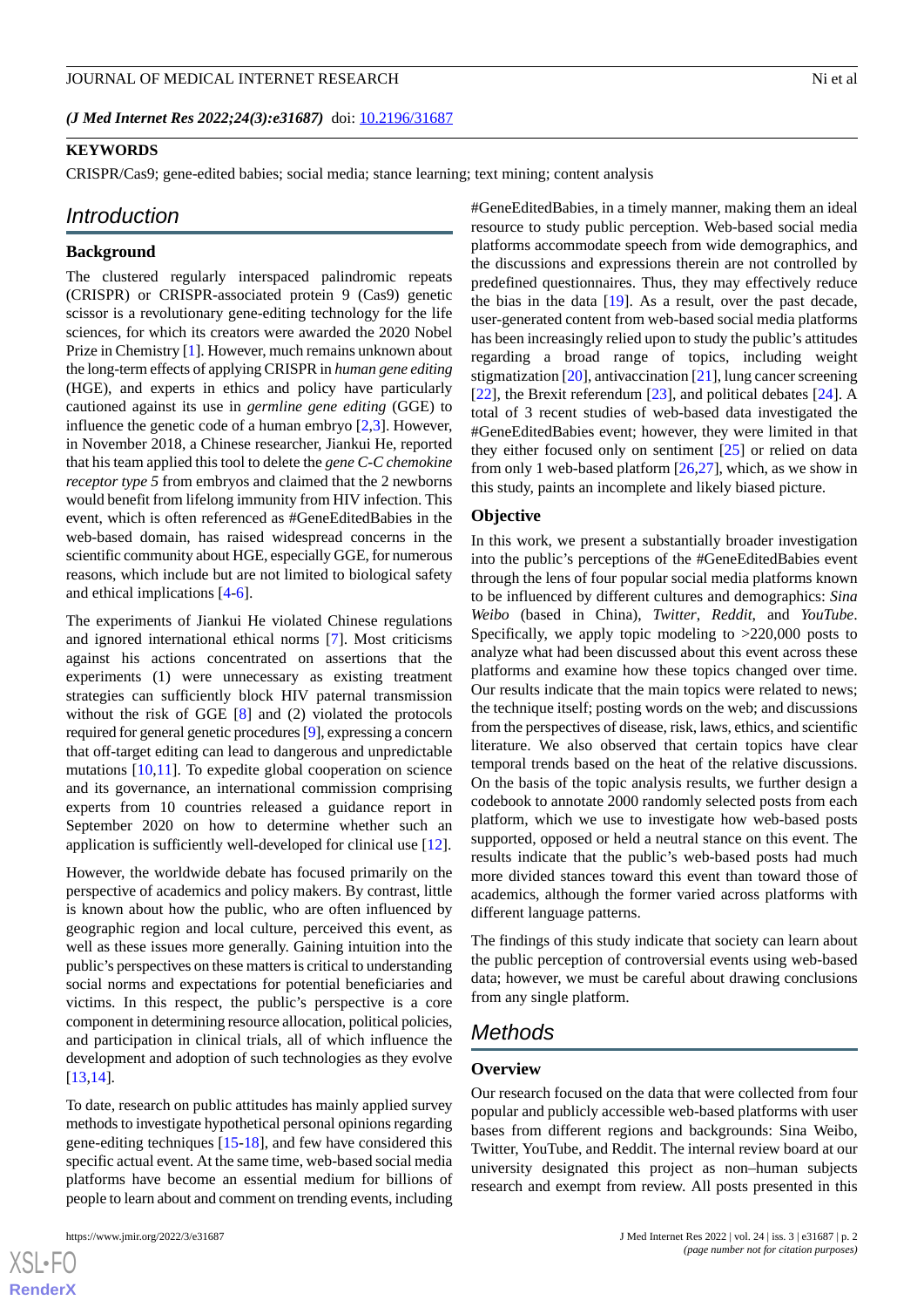paper have been rephrased for privacy concerns and demonstration purposes.

#### **Data Preparation**

As the #GeneEditedBabies event was instigated by a Chinese scientist, it is natural to examine how people reacted to this event on Sina Weibo, the most popular microblogging platform with 500 million users in China [\[28](#page-13-10)]. The data from this platform have been applied to investigate a broad range of topics, including suicide prediction [\[29](#page-13-11)] and the mining of characteristics of patients with COVID-19 in China [[30\]](#page-13-12).

Twitter and YouTube are web-based platforms with a broader international basis, where approximately 20% of their users are from the United States, and the other 80% are from other countries [[31\]](#page-13-13). Owing to its instant posting feature, Twitter has been recognized as an ideal platform for tracking people's comments or attitudes toward social events over time [\[32](#page-13-14),[33\]](#page-13-15). YouTube, a web-based video-sharing platform that enables users to upload, view, rate, and comment on videos has also become a valuable resource for studying the public's stances [[34](#page-13-16)[,35](#page-13-17)].

Reddit is a social news aggregation, web content rating, and discussion website, with approximately 50% of users from the United States [\[36](#page-13-18)]. Reddit users are more likely to write longer posts and generate deeper discussions on specific topics than users from other platforms. In addition, most Reddit users reportedly have a college degree [[37\]](#page-13-19).

We acknowledge that the users who mentioned the #GeneEditedBabies event do not necessarily represent the general population in each platform and, thus, may not represent the same demographics as those previously mentioned. However, because of the wide coverage of their user base, we believe that the posts on these platforms can provide intuition into the public's stance regarding the #GeneEditedBabies event in a cross-regional and cross-cultural manner [\[38](#page-13-20)].

To collect data, we defined a set of keywords that were related to the #GeneEditedBabies event: *jiankui he*, *gene-edited babies*, *crisper babies*, 贺建奎, 基因编辑婴儿, and their variations. Given that each platform has distinct application programming interface (API) use policies and that we initiated data collection 3 days after the event (November 29, 2018), we relied upon several different strategies to collect data. Specifically, we used the Twitter streaming API to continuously collect data from the Twitter stream and used the Twitter search API to fetch the data that were generated before the initial data collection date. For the other web-based platforms, we used their search APIs to collect data. We collected data from November 26, 2018, to October 19, 2019; aggregated the data on each platform; and removed duplicates. For Twitter, YouTube, and Reddit, we focused only on posts written in English.

#### **Topic Analysis**

To characterize what has been discussed in the #GeneEditedBabies event and provide a basis for the following stance annotation, we conducted a topic analysis of all collected data using structural topic modeling (STM) [\[39\]](#page-13-21). STM is a topic modeling framework that can leverage document-level

meta-information (eg, publication date and author) to improve inference and qualitative interpretability. However, because of language differences, it is challenging to generate topics by applying a single model to all the data. In addition, as many posts and comments in YouTube data do not have a well-defined posting date (eg, *one month ago*), we could not accurately build temporal trends for this platform's topics. As a result, we applied STM on Twitter and Reddit data sets together to (1) extract general topics, (2) analyze topic trends, and (3) compare topic differences; we applied STM on Sina Weibo and YouTube data sets to extract only general topics separately. We believe that temporal analysis can help understand how related news triggered the public's discussions on web-based social media platforms.

We removed stop words, punctuation, and numbers and replaced words with their stems before applying STM. As STM is based on unsupervised learning, we relied on exclusivity and semantic coherence to select the optimal number of topics  $K^*$  by running STM, with each candidate for the number of topics ranging from 5 to 25. Exclusivity corresponds to the distinctiveness of words with the highest probabilities in the topics, whereas semantic coherence measures the probability of co-occurrence of these words in a topic. As large exclusivity often results in small semantic coherence and vice versa, an ideal choice of *K \** should strike a balance between these 2 measures. To do so, we first selected the 3 topic number candidates for *K \** that exhibited the largest proportion of topics, with scores within 1 SD of the mean for the metrics of interest. The mean score was calculated for all the candidate topic numbers. We then manually compared and selected the number of topics that resulted in the most interpretable topics through the authors' observations and discussions.

#### **Stance Annotation**

#### *Overview*

Topic analysis can provide a high-level picture of what has been discussed in general. However, it cannot precisely tell whether people support or oppose this event. Therefore, after topic analysis, we conducted a stance analysis to further investigate how web-based posts from different platforms reacted to this event.

#### *Coding Question*

To identify and analyze the stance of web-based users in the #GeneEditedBabies event, we randomly selected 2000 posts from each platform for annotation. We designed a codebook for data annotation based on reading, independently summarizing, and collectively discussing the topic analysis results among the authors (CN, ZW, CY, and ZY) of this manuscript. We formulated 2 annotation tasks for each selected post. First (question 1 [Q1]), we asked what the post's stance was toward this event and let annotators select one of the following options: *no clear stance*, *support*, *oppose*, or *neutral*. As the distinction between *no clear stance* and *neutral* stances can be somewhat nuanced, we instructed annotators that a post with *a neutral* stance must explicitly balance between supporting and opposing stances.

```
XSL•FO
RenderX
```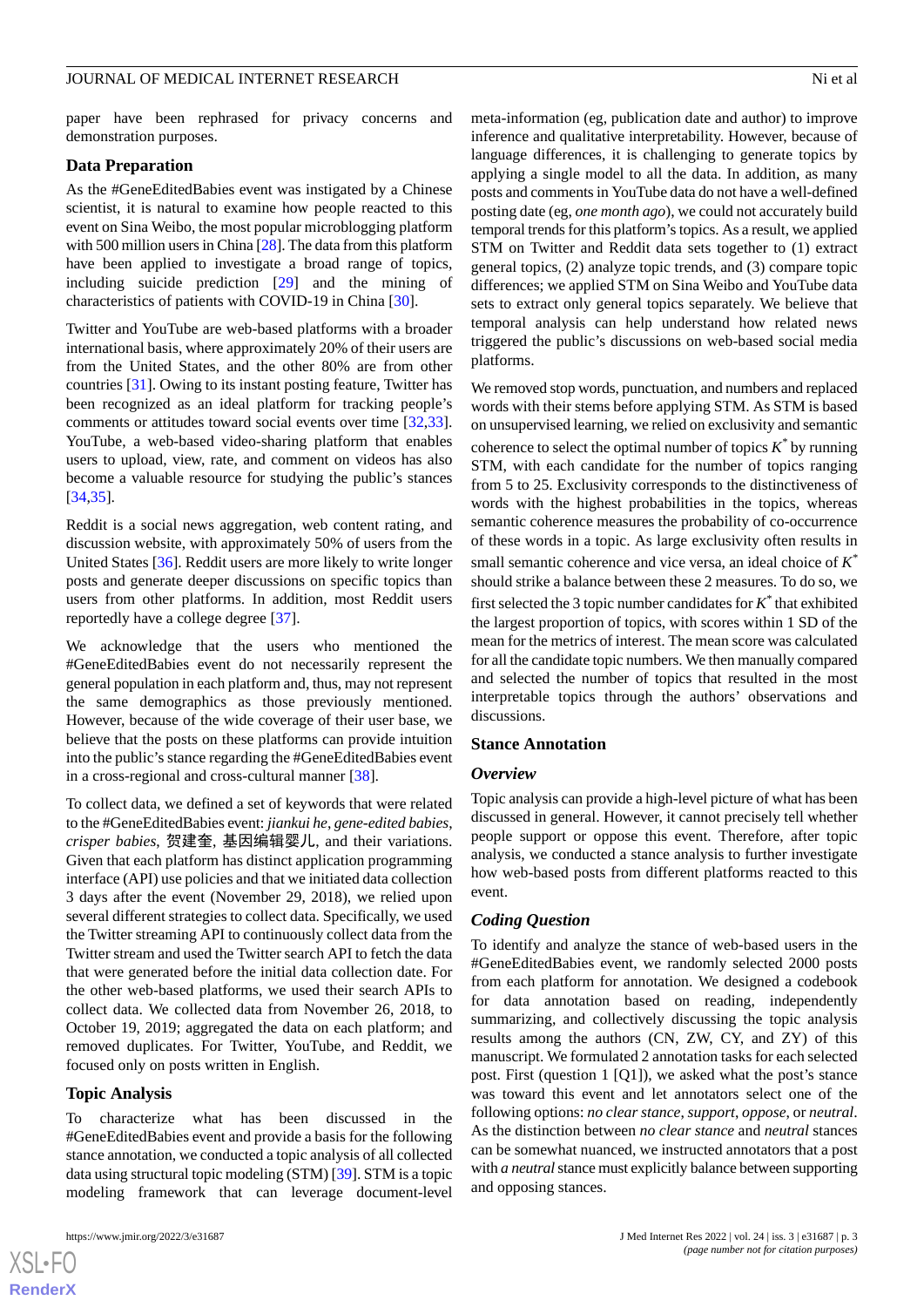If the answer to Q1 was different from *no clear stance*, we then asked annotators to perform a second task (question 2 [Q2]) to identify what issues the post raised when expressing its stance. Q2 was a nonexclusionary multi-option question, in which annotators were instructed to choose any of the following options based on the instructions of the codebook: (1) *techniques* (eg, considering the development of science or technologies),

(2) *ethics*, (3) *laws*, (4) *judging Jiankui He* (eg, on his education, appearance, or ambition), (5) *judging the organization* (eg, He's institute or country), (6) *others* (eg, those not listed above, but the missing aspect should be recorded), and (7) *no reasons are mentioned*. [Table 1](#page-3-0) presents several examples along with their answers.

<span id="page-3-0"></span>**Table 1.** Examples of posts with answers to the questions posed in the annotation tasks.

| Post examples                                                                                                                            | Platform   | $Q1a$ choice (suggested) | $Q2^b$ choice (suggested)            |  |
|------------------------------------------------------------------------------------------------------------------------------------------|------------|--------------------------|--------------------------------------|--|
| "年轻有为, 反正我不会这个技术。 (He is young and promising; I do<br>not understand this technology anyway)"                                            | Sina Weibo | Support                  | Techniques and judging<br>Jiankui He |  |
| "The first gene-edited babies claimed in China—The Mainichi<br>https://t.co/uNL0OFfdur"                                                  | Twitter    | No clear stance          | N/A <sup>c</sup>                     |  |
| "I mean Nazi scientists went to hell in a tote basket but produced some of Reddit<br>the most influential research of the 20th century." |            | Neutral                  | Techniques and ethics                |  |
| "It sounds like any other mad scientist story."                                                                                          | YouTube    | <b>Oppose</b>            | Judging Jiankui He                   |  |
|                                                                                                                                          |            |                          |                                      |  |

 ${}^a$ Q1: question 1.

 $\rm^cN/A$ : not applicable.

#### *Annotation Strategies*

<span id="page-3-1"></span>As the languages used in the 4 platforms are either Chinese or English, we recruited 20 college students who were fluent in both languages to annotate the data. We selected bilingual annotators to reduce bias in stance judgment induced by differences in the language spoken. Before assigning the task,

we provided the codebook and tutorial examples to train the annotators and discuss with them. Once they were comfortable with the requirements and the task, we proceeded to formal data annotation. As stance is subjective, to ensures the annotation quality, we conducted 3 rounds of *verification* for Q1, the single option question. [Figure 1](#page-3-1) shows the annotation and verification processes.

Figure 1. Pipeline of the 3-round annotation and verification process.



A total of 8000 posts from 4 platforms, with 2000 posts per platform, were labeled in our annotation. In the first round  $(R<sub>1</sub>)$ , we randomly partitioned 20 annotators into 10 groups of 2 annotators each and assigned each group to 800 selected posts (200 from each platform). After annotation, we compared the labeling results within the groups. When 2 annotators labeled a post with the same stance, the task for the post was considered complete. We calculated the inner-annotator agreement between the 2 annotators in the first round using the Cohen κ score.

Instead of requiring 2 annotators to select the same options in Q2, which would be very challenging, we calculated a weighted score for each option based on their answers as follows:

$$
S_{p_i, o_j} = \frac{\sum_{k=1}^{K} I(A_k, o_j)}{K}
$$

represents the score of option  $o_j$  in post  $p_i$ , *i* is the post number from 1 to 800, *j* is the option number from 1 to 7 (see the abovementioned coding questions),  $A_k$  represents the set of options that annotator *k* chooses, and *K* is the total number of annotators who labeled post *p<sup>i</sup>* :

$$
I\big(A_k,o_j\big):=\begin{cases} 1 \qquad & if \; o\in A_k \\ 0 \qquad & otherwise. \end{cases}
$$

We sent all posts with conflicting stance labels into a second round of annotation (*R<sup>2</sup>* ) for tie-breaking purposes. In this round, we selected another 10 annotators as adjudicators. If a post received 3 different stance labels in 2 rounds of annotation, we

<sup>b</sup>Q2: question 2.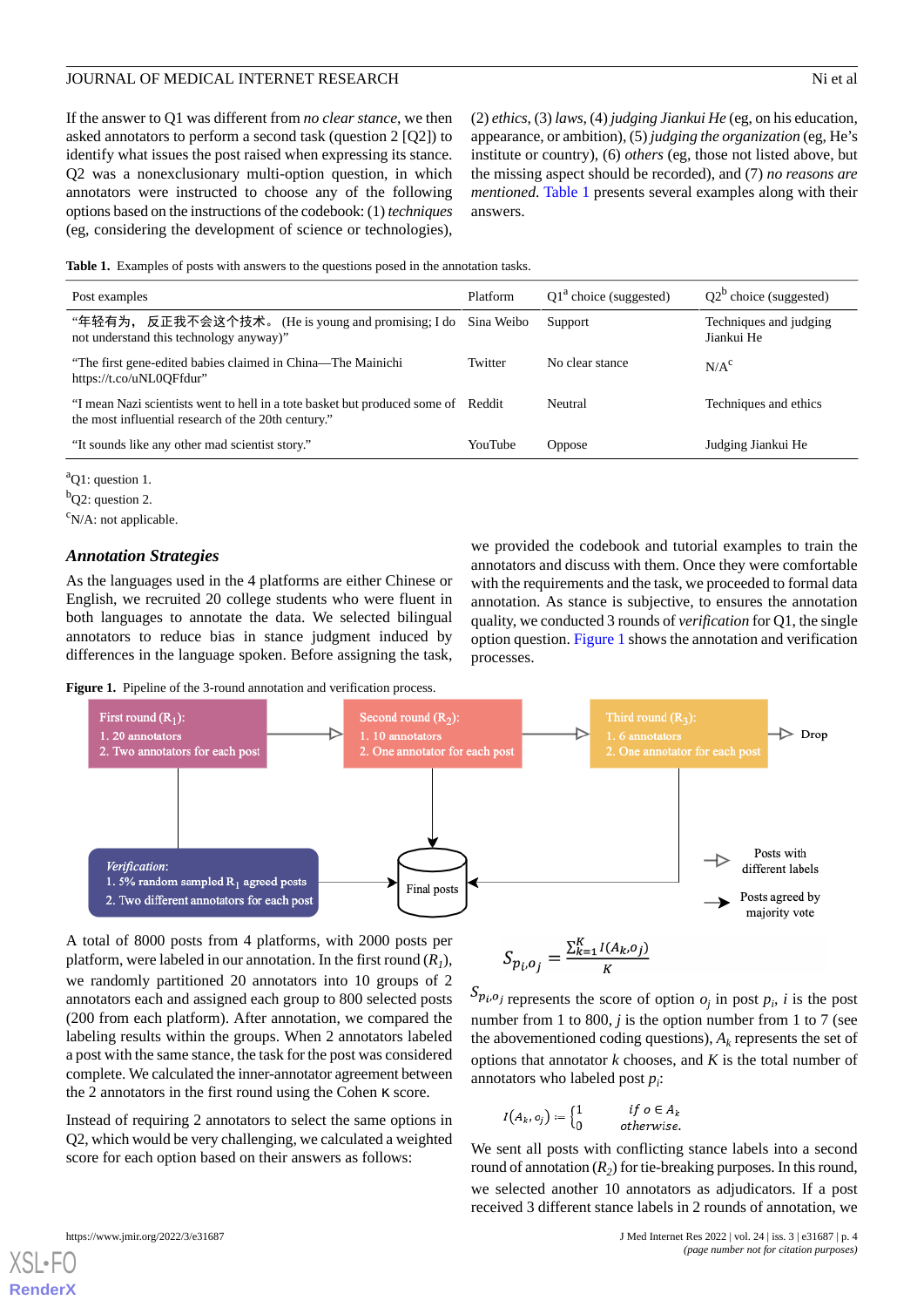sent it to the third round of annotation  $(R_2)$  for further tie breaking. Multiple rounds of annotation can reduce manual effort and improve efficiency. However, some posts received 2 stance labels in *R<sup>1</sup>* , whereas some other posts received 4 stance labels in  $R_3$ . It is possible that the posts that received the same stance labels in  $R<sub>1</sub>$  could obtain different labels from 2 (different) annotators, which may have made the annotations unreliable. To examine the extent to which such cases existed, we randomly selected 5% of such posts and assigned them to 2 annotators who had yet to label them for a verification process.

For posts with stances settled beyond  $R<sub>1</sub>$ , we extracted the answers to Q2 from the 2 annotators who determined their final stance label. Once we calculated the weighted score  $S_{p_i, o_j}$  for each option  $o_j$  in each post  $p_i$ , from Q2, we estimated  $\lambda o_j$ , the probability that an issue (corresponding to option  $o_j$ ) was raised

in a web-based platform regarding a particular stance.  $P_{oj}$  was calculated as follows:

$$
P_{o_j} = \frac{\sum_{i=1}^{M} S_{p_i, o_j}}{\sum_{i=1}^{M} \sum_{l=1}^{L} S_{p_i, o_l}}
$$

Where *M* represents the total number of labeled posts for a platform, and *L* represents the number of options in Q2.

#### **Stance Language Analysis**

<span id="page-4-0"></span>After comparing the stance differences across the 4 platforms, we continued to examine how the language used in the posts differentiated supporting and opposing stances across the platforms. To perform this analysis, we focused on annotated data with only supporting or opposing stances. We removed stop words and extracted the lemma form of each word. We

Table 2. A summary of the data set collected for this study<sup>a</sup>.

then calculated the saliency  $[40]$  $[40]$  *s (w)* for a word *w* in each platform as follows:

$$
s(w) = p(w) \times \sum_{t} p(t|w) \log \left( \frac{p(t|w)}{p(t)} \right)
$$

In the abovementioned equation, *t* refers to either a supporting or opposing stance, and *p* represents the probability of *w* within the data corpus. The larger the saliency value, the more informative the word is for differentiating among stances. We retained the 50 most informative words for each platform. For each selected word *w*, we used the relevance score [\[41](#page-14-0)] to determine how informative it was to a stance *t*, which is defined as follows:

$$
r(w|t) = \lambda \log(p(w|t)) + (1 - \lambda) \log \left( \frac{p(w|t)}{p(w)} \right)
$$

In the abovementioned equation,  $\lambda$  is used to control the trade-off between the word frequencies within a stance and the word importance in distinguishing 2 stances. Here, a small  $\lambda$ highlights rare but exclusive words for a stance, whereas a large λ highlights frequent but not necessarily exclusive words for the stance. In this study, we set  $\lambda$ =0.6, as suggested by Sievert and Shirley [\[41](#page-14-0)].

## *Results*

#### **Data Preparation**

[Table 2](#page-4-0) summarizes the data collected for this study. Within the first round of annotation, the inner-annotator agreement was 0.44 (SD 0.11), which indicated moderate agreement. The median number of posts published by each author was 1 for all platforms, suggesting that most users only had one post or comment in our data set.

|                | Platform and users | Post type  | Posts   | Posts per user, mean (median) <sup>b</sup> | Post length, mean $(SD)^{c}$ |
|----------------|--------------------|------------|---------|--------------------------------------------|------------------------------|
| Sina Weibo     |                    |            |         |                                            |                              |
|                | 2800               | Microblog  | 4941    | 1.8(1)                                     | 81.4 (76.8)                  |
|                | 83,265             | Comment    | 131,126 | 1.6(1)                                     | 16.6(17.5)                   |
| <b>Twitter</b> |                    |            |         |                                            |                              |
|                | 24,960             | Tweet      | 47,147  | 1.9(1)                                     | 14.1(4.2)                    |
| Reddit         |                    |            |         |                                            |                              |
|                | 866                | Submission | 3205    | 3.7(1)                                     | 71.0(324.6)                  |
|                | 11,678             | Comment    | 22,417  | 1.9(1)                                     | 43.3(65.9)                   |
| <b>YouTube</b> |                    |            |         |                                            |                              |
|                | 31,237             | Comment    | 48,172  | 1.5(1)                                     | 36.1(60.4)                   |

<sup>a</sup>On the basis of the properties of each platform, the posting type varies.

<sup>b</sup>Represents the average number (median) of posts per user in each platform.

<sup>c</sup>Represents the average word count (SD) of each post.

```
XSL•FO
```
**[RenderX](http://www.renderx.com/)**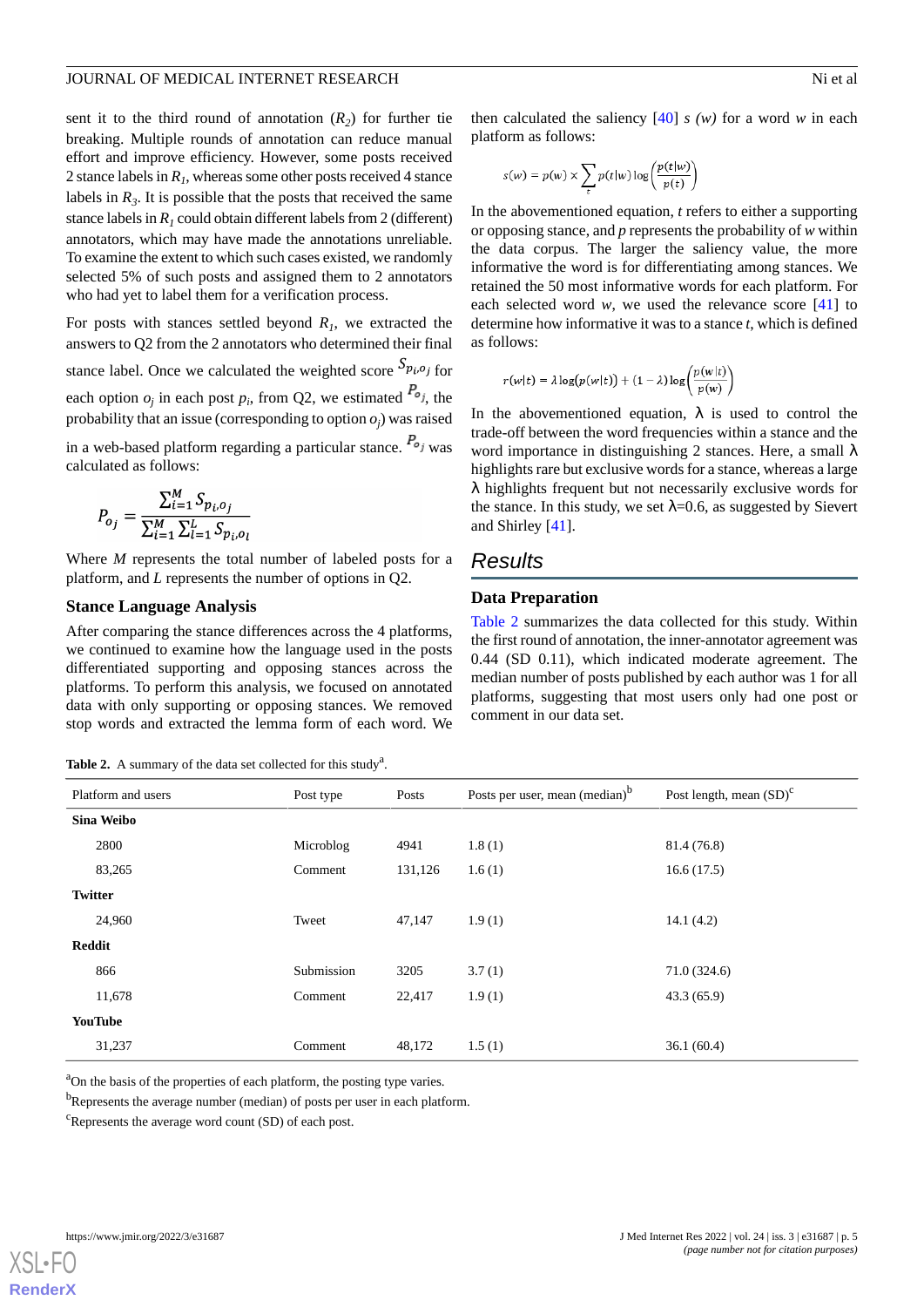#### **Topic Analysis**

#### *Topics on Twitter and Reddit*

On the basis of our criterion, we set  $K^*$  to 15 for the topic analysis. We refer the reader to [Multimedia Appendix 1](#page-12-14), Tables S1-S3, for further details. [Table 3](#page-5-0) reports on the 15 extracted topics; the most representative words; expected topic proportions (the probability of each topic in all the posts); and the 5 summarized themes, which were summarized by authors (CN and ZY) by manually reviewing the posts with the highest probability, and the difference in topical prevalence between Twitter and Reddit. The most representative words per topic were based on the rank ordering of their probabilities.

<span id="page-5-0"></span>**Table 3.** Topics, top words, and the 5 summarized themes.

| Theme and<br>topic       | Top representation words                                                                      | ETP <sup>a</sup> | Difference $(SD)^b$ |
|--------------------------|-----------------------------------------------------------------------------------------------|------------------|---------------------|
| Communication            |                                                                                               |                  |                     |
| 11                       | just, realli, happen, get, your, like, one, actual, yeah, and guy                             | 0.066            | $-0.092(0.001)$     |
| 9                        | think, that, thing, dont, right, doesnt, cant, anyth, bad, and good                           | 0.059            | $-0.090(0.001)$     |
| 5                        | can, even, genet, point, know, well, someth, understand, way, and still                       | 0.058            | $-0.078(0.001)$     |
| 6                        | daddi, [curse word #1], look, cock, [curse word #2], littl, long, talk, perfect, and want     | 0.038            | $-0.039(0.001)$     |
| <b>Discussions</b>       |                                                                                               |                  |                     |
| 15                       | use, diseas, crispr, cell, mutat, technolog, cancer, ccr, techniqu, and cure                  | 0.071            | 0.013(0.001)        |
| 1                        | gene, edit, hiv, human, embryo, risk, may, twin, genom, and studi                             | 0.064            | 0.010(0.001)        |
| 14                       | peopl, kid, child, parent, children, dont, rich, alreadi, isnt, and wouldnt                   | 0.059            | $-0.099(0.001)$     |
| 13                       | ethic, now, scientif, experi, said, done, govern, public, need, and communiti                 | 0.049            | $-0.035(0.001)$     |
| 7                        | will, year, futur, chang, come, human, today, -izumi, time, and permalinksavecontextful       | 0.047            | $-0.019(0.001)$     |
| 8                        | alphian, omegian, planet, civil, ampxb, galaxi, low-level, omega, cosmic, and betian          | 0.017            | $-0.016$ (<0.001)   |
| <b>Gene editing</b>      |                                                                                               |                  |                     |
| 12                       | geneedit, genomeedit, crisprca, crispr, tool, geneediting, genetherapi, amp, genet, and genom | 0.121            | 0.184(0.002)        |
| <b>News</b>              |                                                                                               |                  |                     |
| 3                        | gene-edit, scientist, chines, babi, claim, crispr, report, jiankui, scandal, and miss         | 0.144            | 0.168(0.002)        |
| 4                        | babi, news, gene-edit, first, moratorium, creat, world, controversi, world, and nobelist      | 0.089            | 0.074(0.002)        |
| 10                       | china, crisprbabi, research, scienc, confirm, jiankui, halt, stanford, investig, and say      | 0.080            | 0.066(0.001)        |
| <b>Web-based posting</b> |                                                                                               |                  |                     |
| 2                        | comment, pleas, post, question, automat, thank, remov, bot, moder, and thought                | 0.038            | $-0.046(0.001)$     |

<sup>a</sup>ETP: expected topic proportion.

<sup>b</sup>Difference represents the difference in the prevalence of the topic between Twitter and Reddit, where a positive (negative) value suggests a topic was more frequently discussed on Twitter (Reddit). All the differences were significant with *P*<.001 according to a 2-tailed paired *t* test.

Five themes were generated by the authors: *communications* (topics refer to regular web-based chatting), *discussions*(topics related to the discussion of this event), *gene editing* (topics of gene editing technique), *news* (topics of #GeneEditedBabies), and *posting on the web* (topic of common web-based communities' words). Topics with positive (negative) scores were more often discussed on Twitter (Reddit). For example, it can be seen that topic 12 from the *gene-editing* theme exhibited the highest score, followed by topics 3, 4, and 10, which are all part of the *news* theme. This suggests that Twitter is more dedicated to the sharing of news. By contrast, topic 14 exhibited the lowest negative score, a topic in the *discussion* theme about people and children. Topics 11, 9, and 5 of the

*communication* themes also exhibited negative scores, which suggests that they were more likely to be mentioned on Reddit as well. The above findings clearly demonstrate the different topics on the 2 platforms.

#### *Topic Temporal Trend Analysis*

[Figure 2](#page-6-0) illustrates the temporal trends for the 4 representative topics derived from Twitter and Reddit. We interpreted the trends by manually examining the posts with the largest probabilities for each topic during a specific period. Note that the scale of the *y*-axis for each topic that we selected in [Figure](#page-6-0) [2](#page-6-0) varies because of different expected topic proportions ([Table](#page-5-0) [3\)](#page-5-0).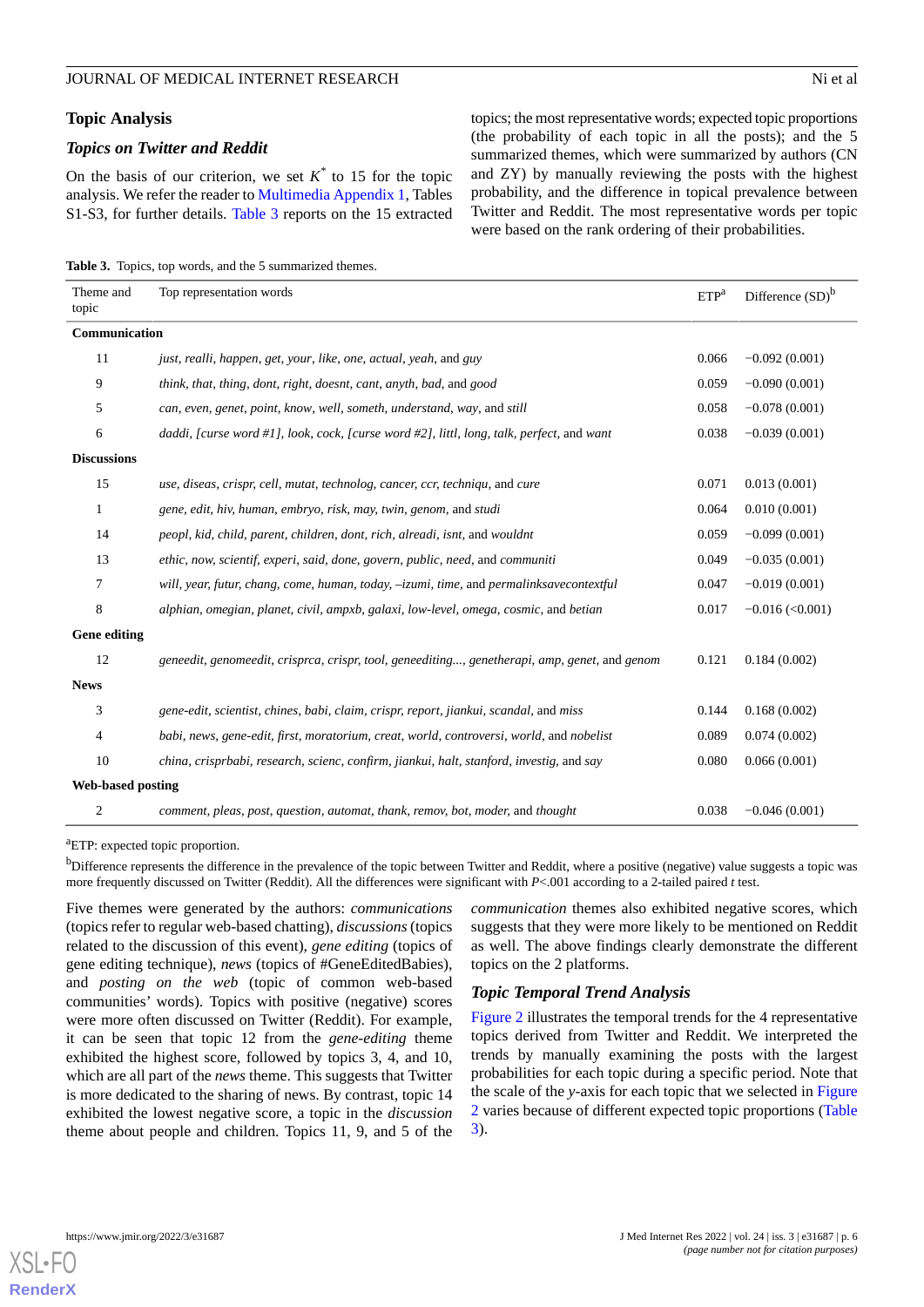<span id="page-6-0"></span>**Figure 2.** Topic temporal trends for 4 topics generated by applying structural topic modeling on Twitter and Reddit data. The solid line represents the mean expected topic proportion and the dashed lines represent 1 SD. The x-axis corresponds to the posting time, whereas the y-axis corresponds to the expected topic proportion obtained from structural topic modeling. (A) to (D) represent the monthly changes in the expected topic proportion of Topic 3, 13, 14 and 15, respectively.



Topic 3 (in [Figure 2\)](#page-6-0) mainly refers to the scientist Jiankui He in this event. After the beginning of the event, the popularity of this topic decreased sharply but then experienced an increase in February 2019. This increase corresponded in time to a rumor that *Chinese gene-editing scientist missing amid rumors of arrest: report says Chinese scientist He Jiankui has been arrested* on Twitter. He again attracted attention in the news in June 2019 because of an announcement by Denis Rebrikov at the Kulakov National Medical Research Center in Moscow, who was planning to repeat his experiment once he obtained official approval [[42\]](#page-14-1).

Topic 13 communicates the public's concerns about the event (eg, legal issues). This topic experienced a decreasing trend as the #GeneEditedBabies event became outdated. However, it experienced a peak around May 2019 because of an article published in the journal Nature: *CRISPR babies: when would the world be ready?* [\[43](#page-14-2)], which stirred a discussion on Reddit.

The temporal trend for topic 14, which focuses on human rights and was more likely to be discussed on Reddit, exhibited an increasing trend, with a local peak during May 2020 when a Reddit user shared an article with the title of *What we risk as humans if we allow gene-edited babies: a philosopher's view* [[44\]](#page-14-3), which received  $>600$  comments. The popularity of this topic continued to rise rapidly in July 2020, perhaps because of the news of *Five couples lined up for CRISPR babies to avoid deafness* [[45\]](#page-14-4), which received numerous retweets on Twitter.

Topic 15, which focuses on gene-editing technology, grew over time, with a peak around May 2019. The peak of its popularity appeared to coincide with news related to how gene editing helps cure disease. For example, 1 such news story posted on Twitter in May 2019 was *Researcher Brian Liau and his team combine CRISPR gene-editing technology with chemical profiling to tease out acute myeloid leukemia mechanisms* [[18\]](#page-13-0).

[XSL](http://www.w3.org/Style/XSL)•FO **[RenderX](http://www.renderx.com/)**

#### *Topics on YouTube and Sina Weibo*

We also applied STM to YouTube and Sina Weibo data sets to generate  $K^*$ =15 topics using the same criteria for processing Twitter and Reddit data sets, respectively. The three most popular topics on YouTube were summarized as visual arts (*video*, *gattaca*, and *episod*), thoughts (*want*, *get*, and *think*), and human evolution (*human*, *speci*, and *evolut*). The top three popular topics on Sina Weibo were news (事情 *event,* 科研 *research,* and 国际 *international*), science (科学 *science,* 科学 家 *scientist,* and 成果 *result*), and concerns (法律 *law,* 胚胎 *embryos,* and 人体 *human*). Other topics on YouTube included mentions of race and culture (keywords: *tan*, *skin*, *cultur*, *hair*, and *racist*), and general thoughts (*peopl*, *talk*, *feel*, and *understand*). By contrast, Sina Weibo included topics presenting strong negative emotions, such as strong opposition to the event (出生 *born*, 死 *death*, 可怜 *pity,* 毁灭 *destroy,* 人性 *humanity,* and 危害 *danger*) and the discussion on inequity between the rich and poor (穷人 poor, 富人 rich, 普通人 normal people, and 小白鼠 *experimental mice* [used as a metaphor]).

#### **Stance Analysis**

#### *Annotation Results*

[Figure 3](#page-7-0) illustrates the labeling process. Both annotators agreed in 57.62% (4610/8000) of the posts that were labeled in the first round. After the second round of annotation, 3 annotators remained in disagreement on 22.51% (763/3390). The 9% (69/763) of posts that were annotated with 4 different options were removed because of the inability to reach any consensus. Regarding verification, 65.8% (158/240) of the examined posts received the same labels as the first round (ie, absolute agreement); 25.8% (62/240) received 1 different label (ie, major agreement); 3.3% (8/240) received 2 different labels (ie, minor agreement); and only 5.1% (12/240) received 2 of the same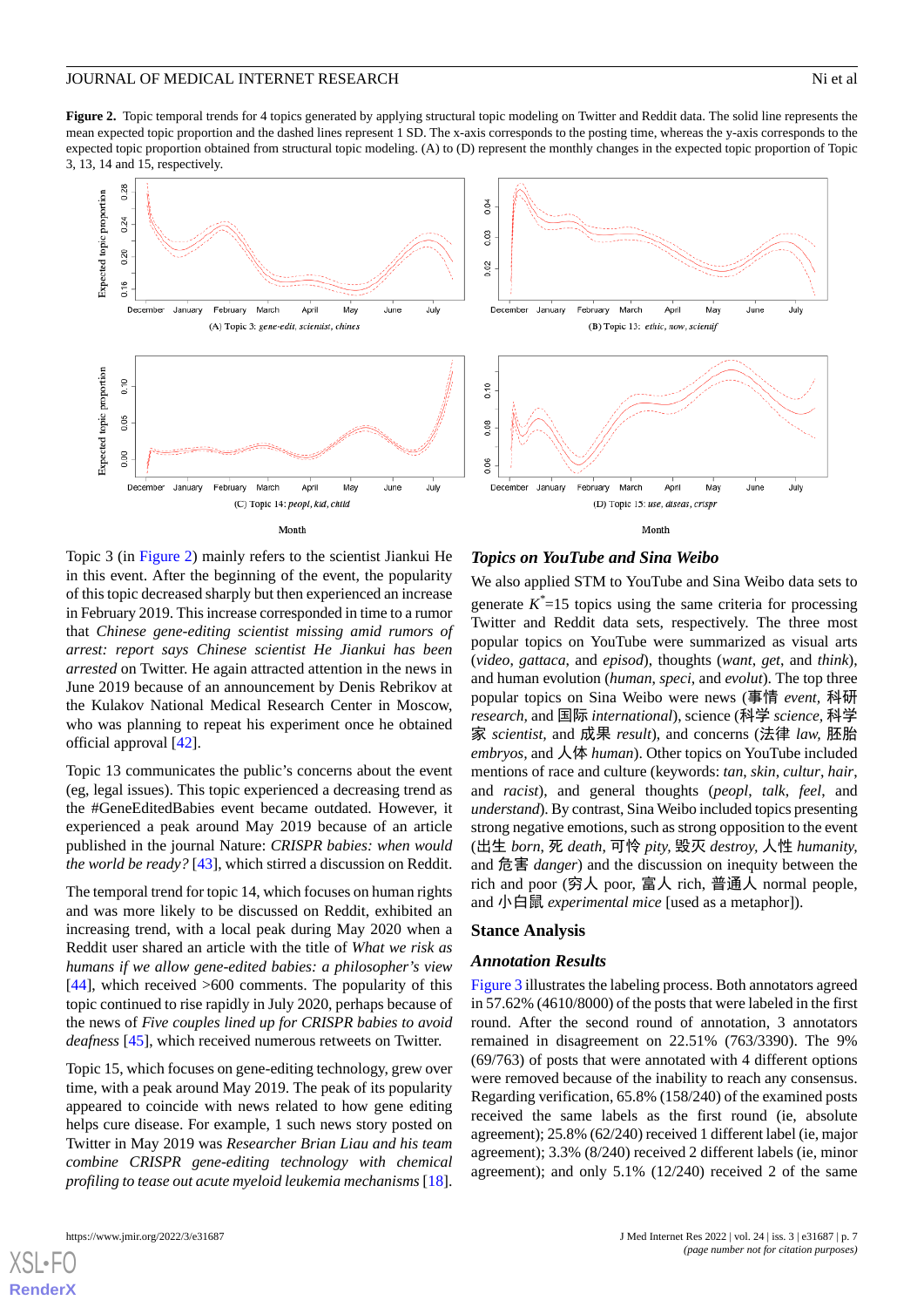labels, which differed from the original, suggesting a reliable labeled data set for further analysis.

<span id="page-7-0"></span>**Figure 3.** The annotation process for 8000 posts. Note that the 69 posts with 4 different labels were removed from further analysis.



#### *Stance Distribution*

We calculated the number and percentage of each stance in each platform among the posts that clearly had a stance in the annotated data. The percentage of removed posts with *no clear stance* was 42.8% (853/1993) on Sina Weibo, 59% (1174/1990) on Twitter, 54.4% (1070/1967) on Reddit, and 45.6% (902/1978) on YouTube. Although all 4 platforms generally contained more opposing stances than other stances, the ratios of those stances were quite different. Specifically, Sina Weibo and Twitter exhibited similar rates of opposition (approximately 84.91% [968/1140]); however, Sina Weibo's rate of support was almost double that of Twitter (37/816, 4.5%). In contrast, Reddit and YouTube had much lower (higher) rates of opposition (support) at 61.25% (550/898; 257/898, 28.62%) and 52.6% (567/1078; 405/1078, 37.6%), respectively. Sina Weibo exhibited a lower rate of neutral stance (70/1140, 6.1%) than the other 3 platforms (all of which were around 10%). It is notable that, although both Twitter and YouTube have broader international user coverage, YouTube exhibited a more divided stance toward #GeneEditedBabies. We suspect this may be because of the fact that YouTube presents its content in videos, such that users can comment under them and share conflicting ideas in an irrelevant manner. By contrast, Twitter is more akin to a news (re)distribution center, where it is difficult to support a deep discussion.

Although a post-level analysis of stance may be biased by superusers who publish substantially more posts than others, we found that within the annotated posts with a clearly expressed stance, >95% of users had only 1 post (Sina Weibo: 1005/1057, 95.08%; Twitter: 726/755, 96.16%; Reddit: 822/858, 95.8%; and YouTube: 965/1012, 95.35%), and no users had >5 posts. This indicates that the influence of superusers on our findings based on randomly sampled data is limited.

#### *Concern Analysis*

#### **Supporting Stance**

[Figure 4](#page-8-0) shows that *techniques* were the primary consideration when posts supported the #GeneEditedBabies event on each web-based platform. The rates of Sina Weibo and YouTube posts supporting this event were slightly >50%, whereas those

for Twitter and Reddit were closer to 40%. A qualitative examination of the related posts suggests that users believed the event could help advance scientific knowledge for clinical trials using gene-editing technologies and, thus, create an opportunity to cure severe diseases and benefit humans in the future. A Sina Weibo user commented the following:

解剖学最早也是反人类的, 遭到大多数人的反 对,*[...]*,恭喜先生走出新的世界纪录。*(Anatomy was also anti-human at the earliest and was opposed by most people, [...], congratulations to Mr. for stepping out of the new world record.)* [post 1, Sina Weibo]

It should be noted that *no reason* was the second most selected option for Q2 on YouTube (76.5/467, 16.4%), Sina Weibo (23/114.5, 20.1%), and Twitter (14.5/38.5, 37.7%) and the third most selected option for Reddit (51/311, 16.4%). The difference in *no reason* ranking within the platforms may be as Reddit discussions are more likely to compose longer posts than the discussions on the other 3 web-based platforms [\(Table 1\)](#page-3-0) and, thus, have more of a chance to share reasons in their posts. Ethics was another critical consideration when posts supported this event on Reddit (66.5/310.5, 21.4%), YouTube (73/467, 15.6%), and Sina Weibo (17/114.5, 14.8%). The users in these posts did not believe that this event lacked ethical concerns. Instead, these users intimated that the event could help patients with genetic diseases. The two posts indicated the following:

*It's not morality, it's cowardice to seek permission from 30 governing bodies before taking every step. [...] No risk, no reward.* [Post 2, Reddit]

*Nice work! [...] If you can help parents with a genetic disorder have a healthy baby, I don't understand why people are so upset.* [Post 3, YouTube]

We also found posts expressing a supporting stance directly based on the aspects of Jiankui He or organizations (eg, He's institute or country); posts on Sina Weibo and Twitter tended to talk about Jiankui He himself, whereas Reddit and YouTube tended to say more of his organizations. The following two posts offer examples in these categories:

```
XSL•FO
RenderX
```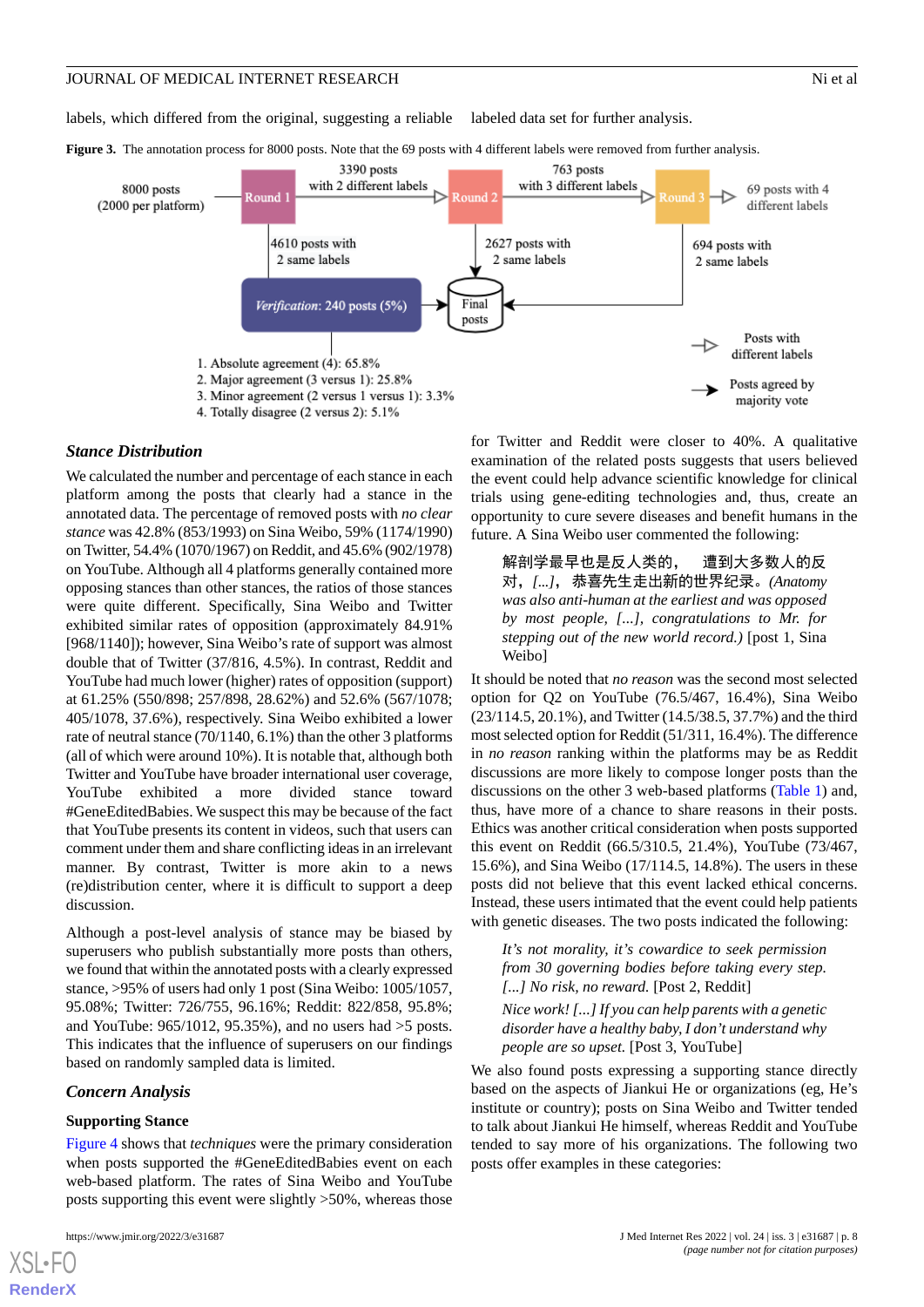总有人要付出代价。如果你不迈出第一步,后面 的人就永远不敢前进。*(There is always someone who has to pay the price. If you don't take the first step, the ones behind will never dare to move forward.)* [Post 4, Sina Weibo]

<span id="page-8-0"></span>**Figure 4.** The reasons for supporting stances within 4 platforms.

#### *China will leave us behind because we refuse to edit human genes like this.* [Post 5, YouTube]

Some Reddit and YouTube posts supported this event as they believed it could help push forward new strategies and regulations for gene therapy, as indicated in post 3.



#### **Opposing Stance**

[Figure 5](#page-9-0) illustrates the distribution of the issues identified in each platform for the opposing stance. Although there were many comments without any reason, especially on Twitter, ethics was the primary concern for Reddit (259/724, 35.8%), YouTube (235/714, 32.9%), and Sina Weibo (376.5/1258.5, 29.92%). A YouTube opposer said the following:

*Who owns the rights to products and technologies? [...] I don't think it's been adequately addressed, nor is there transparency in the scientific community about it.* [Post 6, YouTube]

The fact that the technique is relatively new and could lead to many unknown and serious issues was another consideration in Reddit (209/724, 28.9%), YouTube (204/714, 28.6%), and Sina Weibo (179/1258.5, 14.22%). A Redditor wrote the following:

*Genes are complex. So, if it doesn't work, it's as if you're not fighting the infection properly and there's a higher risk of dying.* [post 7, Reddit]

However, Sina Weibo had more posts and insults (240.5/1258.5, 19.1%) that were not directed at the event or the technology but were only directed at the individual (Jiankui He). One such quote is as follows:

#### 说白了, 还是利益熏心*!!* 一身的铜臭味*!! (To be straightforward, (He) was too greedy and only cared about the money!)* [post 8, Sina Weibo]

Notably, Twitter is quite different from the other platforms in that the major considerations mentioned in this platform were laws (151/806.5, 18.7%), organizations (132/806.5, 16.4%), and ethics (131.5/806.5, 16.3%). Techniques (83/806.5, 10.3%) had a smaller percentage than those exhibited in Sina Weibo and much less than on YouTube and Reddit. A possible explanation for this phenomenon is that many users directly tweeted the news without attaching their own commentary, whereas the discussions on the other platforms were more likely to comment under either video or other posts.



**[RenderX](http://www.renderx.com/)**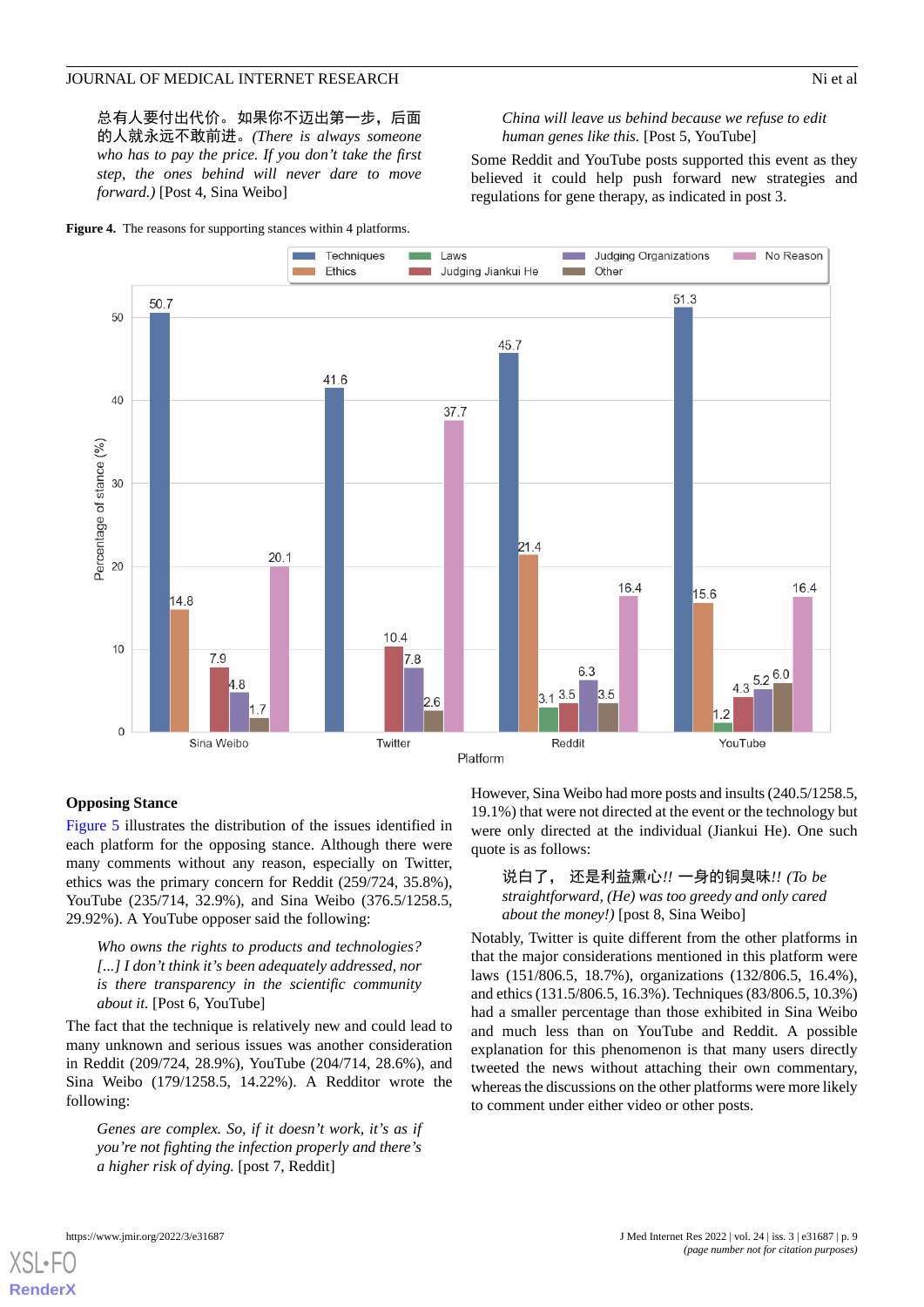<span id="page-9-0"></span>



#### <span id="page-9-1"></span>*Language Analysis*

[Figure 6](#page-9-1) illustrates the word clouds for each platform, with a larger font size indicating a more informative word.

**Figure 6.** Salient words for supporting (green) and opposing (red) stances within each web-based platform. A larger font size suggests a higher relevance of the associated word in the corresponding stance and platform. Note that all words presented here are in their lemma form.



Reddit



YouTube

#### *Sina Weibo*

[XSL](http://www.w3.org/Style/XSL)•FO **[RenderX](http://www.renderx.com/)**

The most informative terms used by Sina Weibo supporters were 试管婴儿 (in vitro fertilization)*,* 自然选择 (natural selection)*,* 癌症 (cancer)*,* 时代 (time), good*,* 日心说 (heliocentrism)*,* 宣扬 (advocate)*,* 骄傲 (pride)*,* 核弹 (nuclear bomb)*,* and 医药 (drug). These people argued that the event might be part of natural selection, and from an ethical

perspective, there might be no difference between in vitro fertilization and gene-edited babies because of human intervention. Some people believed this was good and that society should be proud as they have the potential to cure diseases such as *cancer*. Others argued that gene editing was similar to dual use technologies [[46\]](#page-14-5), such as *nuclear* technology, which could be used to create bombs but also be beneficial for energy development; eventually, it would be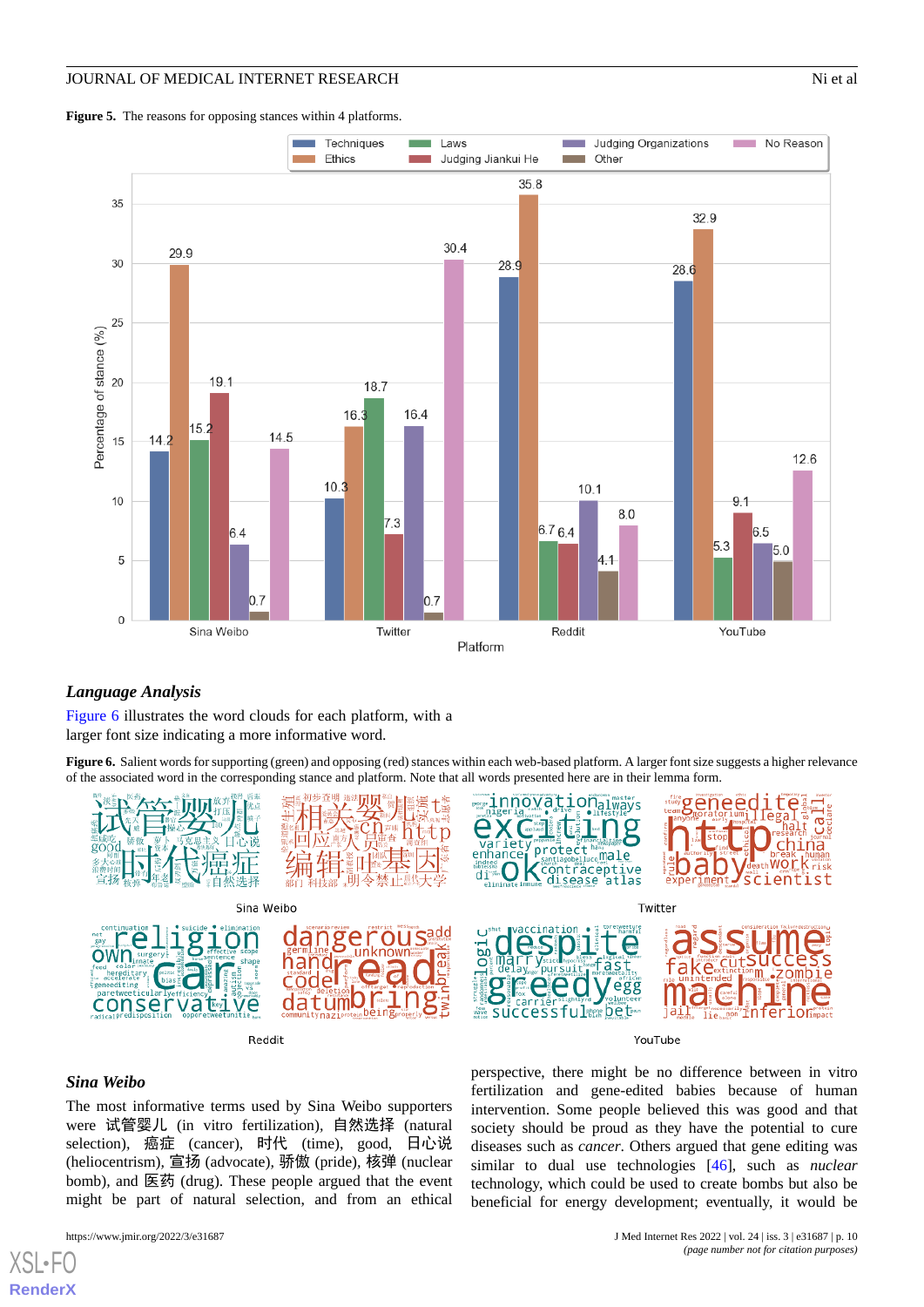accepted just as heliocentrism. By contrast, opposers were more likely to mention words related to law or stakeholders, such as 基因编辑 (gene edit)*,* 广东省 (Guangdong province)*,* 央视 (CCTV)*,* 非法 (illegal)*,* 明令禁止 (clearly forbidden)*,* and 审 查 (governance)*.* It should be noted that 吐 (throw-up) is a common Chinese term in Sina Weibo that expresses an emotion in strong opposition.

#### *Twitter*

Supporters used many positive words such as *exciting, OK, innovation, protect,* and *enhance*. We found that male contraceptives were also mentioned as they, together with gene editing babies and other findings, were reported as the most exciting innovations of 2018, and the link to the web-based version of this report received many retweets. By contrast, people with an opposing stance used words that were more relevant to this event specifically, such as *baby, geneedite, scientist, china, illegal, death, break, halt, stop, rule,* and *risk*. In this regard, Twitter shared similarities with Sina Weibo in that opposers from both platforms quote news or web-based links (eg, *http, cnn, cnet* on Twitter and *http* and *CCTV* in Sina Weibo).

#### *Reddit*

Posts on Reddit were more multidimensional and tended to be more thoughtful than posts on other platforms. Supporters discussed this event from the perspective of religion, using terms such as *conservative*, and argued that they did not see any religion-related issues. They also mentioned *hereditary*. They believed that this technology could be used to cure autism or certain predispositions. They also used positive terms such as *effective* and *efficient*. In addition, these supporters likened this technique to the increase in deaths when automobiles were first introduced. The words in the supporting stance also demonstrate that Reddit posts were likely to write deep or scientific, dialectical explanations to express supporting opinions. By contrast, the opposing views included words such as *read, bring, datum, unknown,* and *add*, expressing their concerns about the unknown effects that such a technique might bring to the human gene pool. These opposers also used more technical terms such as *germline, off target, protein, allele, reproduction, deletion,* and *intervention*. Many of them believed it was dangerous, comparable with the strong opposing emotion word 吐 *(throw up)* used on Sina Weibo.

### *YouTube*

The posts on YouTube invoked a very different language style compared with posts on other platforms. For example, supporters used the term *successful* in expressing their supporting stance and argued that gene-editing techniques will make people healthier and live longer, just as vaccines do today. Although the supporters also used terms that appear to be in opposition, such as *despite, greedy, harmful,* and *struggle*, a closer examination of the related posts showed that these posts presented 2 stances but with a solid preference for a supporting stance. By contrast, opposers on YouTube were more likely to use dramatic words such as *zombie, machine, extinction, and inferior* and conspiracy-related words such as *assume, fake, and*

 $XS$  $\cdot$ FC **[RenderX](http://www.renderx.com/)** *lie*. When talking about the law issue, these posts tended to use the word *jail*.

In summary, a comparison of informative terms shows a clear distinction in the language used in these 4 platforms. Moreover, the difference in language occurred in both the supporting and opposing stances toward this event. A possible explanation for this distinction is that it may be an artifact of user populations with different cultures or demographic backgrounds. We believe that this further supports the need to consider the public's stance from multiple diverse web-based platforms to form a more comprehensive picture. There are certainly other possible explanations, such as the fact that these differences may be because of the political stances or related screening policies of each individual platform. However, further investigation is necessary to determine whether this conjecture is correct.

# *Discussion*

### **Principal Findings**

This study introduced a novel, cross-cultural, and cross-regional investigation of the public's stance toward the #GeneEditedBabies event by using data from 4 popular web-based social media platforms. We found that the platforms focused on different topics and that some had clear temporal trends around the news associated with this event and related techniques. In addition, we found that opposition to this event was high in general; however, the stances varied across platforms. Among the discussions that expressed a clear stance, Twitter exhibited the largest percentage of posts (701/816, 85.9%) in opposition, followed by Sina Weibo (968/1140, 84.91%), Reddit (550/898, 61.2%), and YouTube (567/1078, 52.59%). The main reasons people supported this event were as the techniques were thought to be scientific advances that have the potential to cure debilitating genetic diseases. By contrast, the main reasons for opposition were ethical and legal concerns. The variation we observed may stem from the differences in the cultural and demographic backgrounds of the user base in each platform.

#### **Comparison With Prior Work**

#### *Earlier Stance Analysis on Gene Editing*

Our findings regarding Sina Weibo and Twitter are aligned with a conclusion in a recent survey of responses to a hypothetical, norm-violating application of gene-editing technology that such applications would *invite public backlash that can spill across national boundaries*[\[47\]](#page-14-6). However, as we demonstrated, Reddit and YouTube still had a substantial proportion of posts supporting this event. Other survey-based studies have also found that people tend to have supporting but cautious attitudes toward HGE. For example, 1 study showed that adults from Australia were comfortable with editing human and animal embryos but only for research purposes and to enhance human health [\[48](#page-14-7)]. Similarly, Japanese users generally accepted the use of genome editing for disease-related genes; however, many were concerned about its risks [[49\]](#page-14-8). Although many Dutch adults responding to a survey considered the risks of GGE to be substantially greater than its benefits, they may approve of using GGE if it is sufficiently safe and effective and used for a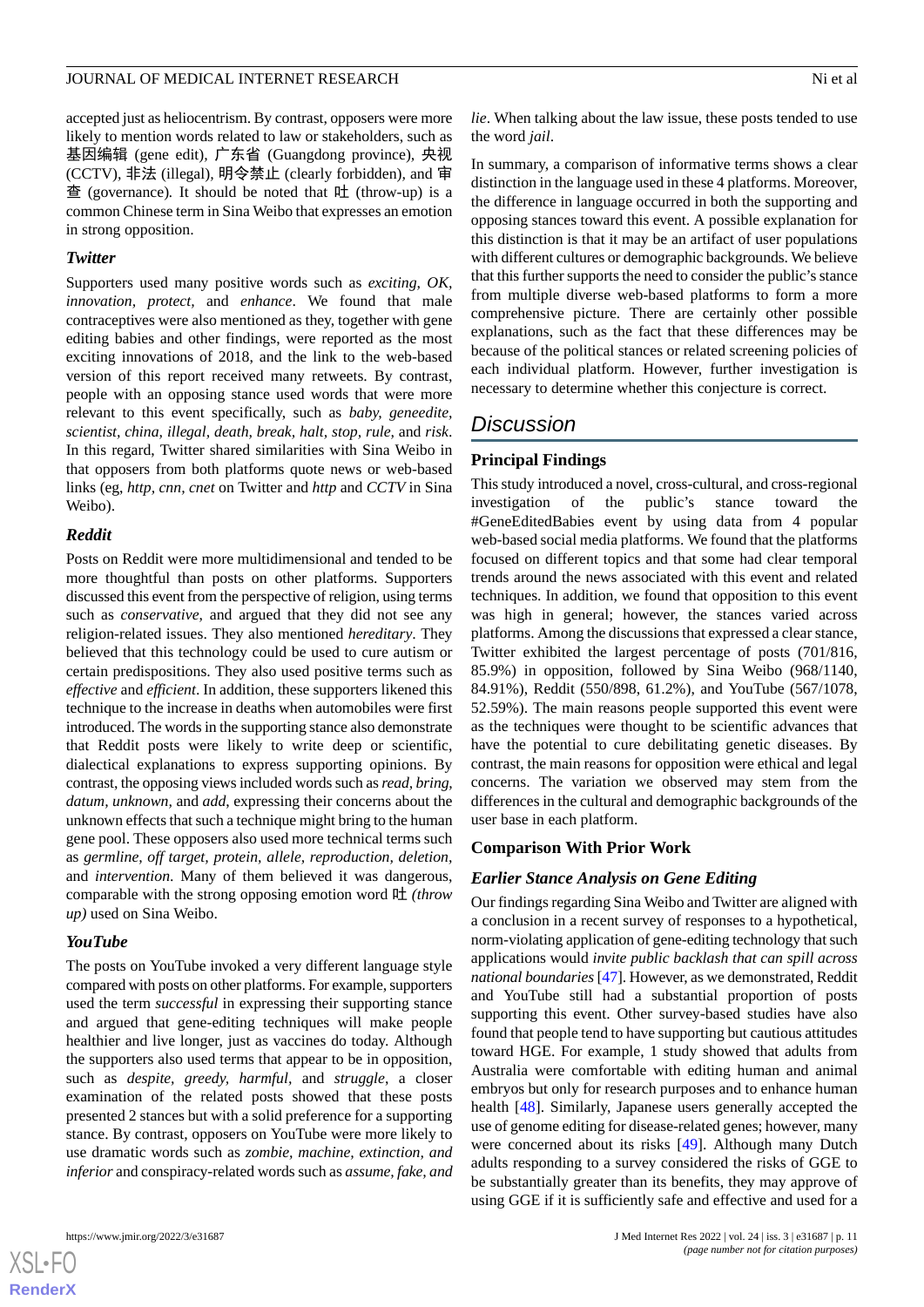disease instead of enhancement [\[50\]](#page-14-9). In addition, another survey based on the responses from 1537 participants across 67 countries (87% of whom were White and mainly from the United States, Australia, Canada, and the United Kingdom) found that respondents generally supported GGE for medical applications, and resistance was mainly reported by people with religious beliefs or working experience in genetics [\[51](#page-14-10)].

However, as a recent review of nationally representative public opinion surveys summarized [\[52](#page-14-11)], many of these surveys did not capture the views after the #GeneEditedBabies event, *which could have raised awareness of HGE or affected views of edits among public*. In addition, the authors of the review advocated collecting more data from around the world to capture the views of different segments of populations. In this regard, our multiplatform investigation provides more insight into how people with different cultures and from different regions discussed this event, findings that can help fill the gap in this field.

#### *Analysis of the Event Using Web-Based Data*

Several studies have investigated public discussions using data from social platforms. For example, Calabrese et al [\[53](#page-14-12)] examined the perceptions of CRISPR on the web through the application of a semantic network analysis of Twitter messages, and Müller et al [\[26](#page-13-8)] analyzed tweets about CRISPR or Cas9 technology and trained machine learning models to classify tweets. However, these studies used data from Twitter only, which was not easily accessible in mainland China. Moreover, they focused on the sentiment of tweets (eg, positive or negative) and the type of subject (eg, applying the technology to humans as opposed to other organisms) instead of the stance (eg, in support or in opposition) and greater understanding of concerns (eg, why hold this stance?). Furthermore, the #GeneEditedBabies event was not the main focus. Zhang et al [[27\]](#page-13-9) compared the differences in language used to discuss gene editing before and after this event on Sina Weibo. Liu and Lapata [\[54](#page-14-13)] conducted a sentiment analysis of news reports and tweets about this event that were collected from Google, Baidu, Sina Weibo, and Twitter about this event. However, all of these investigations are fundamentally different from ours in that they selected various platforms for data collection and focused solely on sentiment analysis, which is insufficient to characterize the stance expressed in a comment.

#### *Web-Based Multiplatform Data Analysis*

Multiplatform studies are useful for reducing the bias caused by a single platform or a small amount of data. In particular, multiplatform data resources can enrich analysis and optimize the training results of classifiers [\[55](#page-14-14),[56\]](#page-14-15). For example, Schifanella et al [[57\]](#page-14-16) leveraged the contextual information carried by visuals to decode the sarcastic tone of multimodal posts by using images and texts from Instagram, Tumblr, and Twitter. In addition, most multiplatform data analyses targeted a particular topic, such as travel (eg, discussion about hospitality and tourism [[58](#page-14-17)]), business (eg, the preferences and discussions of e-cigarette users [[59\]](#page-14-18)), and health (eg, a study of symptoms of depression and anxiety of American young adults [[60\]](#page-14-19)). Our study contributes to this area of research by using multiplatform data to conduct a reasonable and comprehensive analysis of

 $XS$  $\cdot$ FC **[RenderX](http://www.renderx.com/)** stances across various cultures, regions, and network environments.

#### **Limitations and Future Work**

However, there are certain limitations in our study that can serve as the basis for future research. First, although we focused on 4 popular publicly accessible platforms, there are other major web-based platforms (eg, Facebook), the data of which could be used to enrich the analysis. Second, the set of keywords we relied upon was limited to the names of the event and the scientist. Although we believe that these are likely to cover most of the perspectives that can be detected, we did not conduct a pretest to confirm if this was the case. Third, we calculated the percentage of stances based on randomly selected posts and showed that superusers had a limited impact on our findings. Future work may consider directly sampling all users to avoid this issue. Fourth, although our annotated data set is sufficiently large to obtain insight into the public's stance, it would be interesting to conduct stance temporal trend analysis with more labeled data. Finally, our findings reflect only the opinions of people who use web-based social media platforms to express their stances on this event. It is necessary to investigate how their perspectives relate to people who do not post on social media.

This project laid the foundation for a wide array of future studies. First, to analyze the language used, we applied a saliency word cloud to show the differences in language among posts from different stances and platforms. Alternative methods, such as semantic networks [[61\]](#page-14-20), could be considered in future work to investigate a different perspective of topic modeling; for example, the relationships among the words. Second, it would be useful to determine whether the public's stance on gene editing changed as a result of this event. A way by which this could be accomplished would be to compare posts about gene-editing technology before and after the #GeneEditedBabies event across social media platforms. Third, although we focused only on post-level content for analysis, it will be useful to attach conversations, such as the comments under the posts in each platform, to enrich this research.

#### **Implications and Conclusions**

This study has several notable implications. First, this study shows that web-based social media platforms can serve as efficient tools for tracking people's reactions to a series of news regarding a public event in a timely manner. However, such reactions can vary depending on the platform from which the posts come. Using multiplatform data to study public events can help to obtain a more comprehensive understanding of people's stances worldwide. Second, web-based posts exhibit more divided stances on, understandings of, and interpretations regarding a cutting edge but controversial technique than those expressed by academic professionals. This adds further weight to the need to listen to public voices and increase public engagement in policy formation beyond the scientific community [[6](#page-12-4)]. Finally, the public's observed stances and the factors that web-based posts considered can both help guide the development of promotional materials to improve awareness and understanding of this technique for posts on different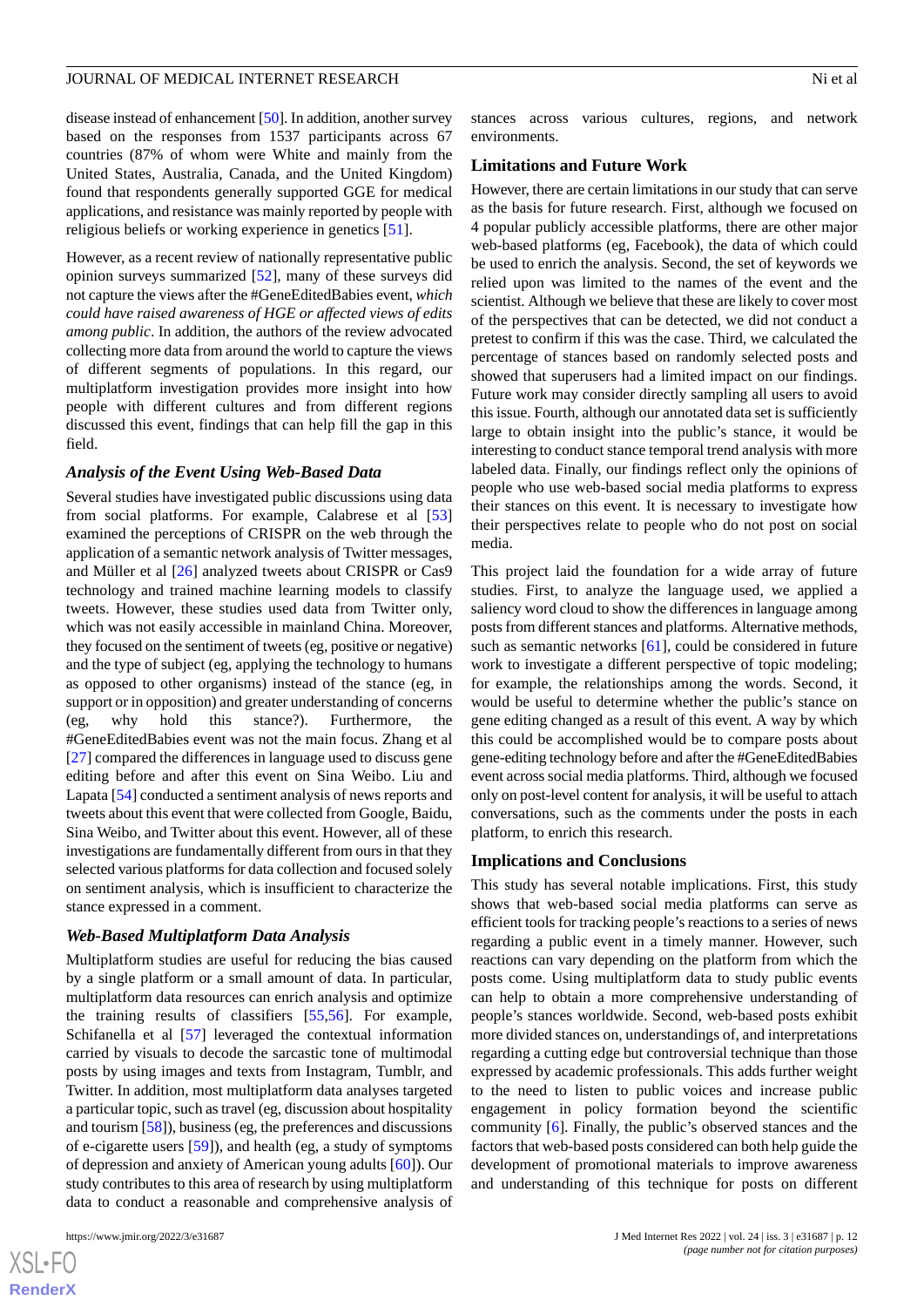platforms [[62\]](#page-14-21) as well as take public concerns more fully into account.

Although we focused on studying the public's stance regarding this specific event, our annotation methods and analysis strategies can be readily adapted to investigate other social events (eg, Black Lives Matter or presidential elections) and public health promotions (eg, cancer screening or COVID-19 vaccination) in a cross-cultural or cross-regional manner.

#### **Acknowledgments**

This research was supported by the National Institutes of Health grant RM1HG009034.

#### **Conflicts of Interest**

<span id="page-12-14"></span>None declared.

#### **Multimedia Appendix 1**

The top words of experiments of evaluating proper K for structural topic modeling and task examples of questions annotators got before formally starting annotation.

<span id="page-12-0"></span>[[DOCX File , 41 KB](https://jmir.org/api/download?alt_name=jmir_v24i3e31687_app1.docx&filename=b329af13e54281bb2951afb226431951.docx)-[Multimedia Appendix 1\]](https://jmir.org/api/download?alt_name=jmir_v24i3e31687_app1.docx&filename=b329af13e54281bb2951afb226431951.docx)

#### <span id="page-12-1"></span>**References**

- <span id="page-12-2"></span>1. Advanced information. The Nobel Prize. URL:<https://www.nobelprize.org/prizes/chemistry/2020/advanced-information/> [accessed 2022-02-20]
- <span id="page-12-3"></span>2. Camporesi S, Marks L. Gene editing: survey invites opinions. Nature 2015 Nov 26;527(7579):446. [doi: [10.1038/527446c](http://dx.doi.org/10.1038/527446c)] [Medline: [26607533](http://www.ncbi.nlm.nih.gov/entrez/query.fcgi?cmd=Retrieve&db=PubMed&list_uids=26607533&dopt=Abstract)]
- 3. Rocha LF, Braga LA, Mota FB. Gene editing for treatment and prevention of human diseases: a global survey of gene editing-related researchers. Hum Gene Ther 2020 Aug;31(15-16):852-862. [doi: [10.1089/hum.2020.136\]](http://dx.doi.org/10.1089/hum.2020.136) [Medline: [32718240\]](http://www.ncbi.nlm.nih.gov/entrez/query.fcgi?cmd=Retrieve&db=PubMed&list_uids=32718240&dopt=Abstract)
- 4. Wang C, Zhai X, Zhang X, Li L, Wang J, Liu D. Gene-edited babies: Chinese academy of medical sciences' response and action. Lancet 2019 Jan;393(10166):25-26. [doi: [10.1016/s0140-6736\(18\)33080-0\]](http://dx.doi.org/10.1016/s0140-6736(18)33080-0)
- <span id="page-12-4"></span>5. Allyse M, Bombard Y, Isasi R, Michie M, Musunuru K, Ormond KE. What do we do now?: responding to claims of germline gene editing in humans. Genet Med 2019 Oct;21(10):2181-2183 [\[FREE Full text](https://linkinghub.elsevier.com/retrieve/pii/S1098-3600(21)04495-6)] [doi: [10.1038/s41436-019-0492-3\]](http://dx.doi.org/10.1038/s41436-019-0492-3) [Medline: [30914827](http://www.ncbi.nlm.nih.gov/entrez/query.fcgi?cmd=Retrieve&db=PubMed&list_uids=30914827&dopt=Abstract)]
- <span id="page-12-6"></span><span id="page-12-5"></span>6. Second international summit on human genome editing: continuing the global discussion. The National Academies Press. URL: [https://www.nap.edu/catalog/25343/](https://www.nap.edu/catalog/25343/second-international-summit-on-human-genome-editing-continuing-the-global-discussion)
	- [second-international-summit-on-human-genome-editing-continuing-the-global-discussion](https://www.nap.edu/catalog/25343/second-international-summit-on-human-genome-editing-continuing-the-global-discussion) [accessed 2022-02-20]
- 7. Li J, Walker S, Nie J, Zhang X. Experiments that led to the first gene-edited babies: the ethical failings and the urgent need for better governance. J Zhejiang Univ Sci B 2019 Feb 18;20(1):32-38. [doi: [10.1631/jzus.b1800624\]](http://dx.doi.org/10.1631/jzus.b1800624)
- <span id="page-12-8"></span><span id="page-12-7"></span>8. Zafer M, Horvath H, Mmeje O, van der Poel S, Semprini AE, Rutherford G, et al. Effectiveness of semen washing to prevent human immunodeficiency virus (HIV) transmission and assist pregnancy in HIV-discordant couples: a systematic review and meta-analysis. Fertil Steril 2016 Mar;105(3):645-55.e2 [\[FREE Full text\]](https://linkinghub.elsevier.com/retrieve/pii/S0015-0282(15)02112-3) [doi: [10.1016/j.fertnstert.2015.11.028](http://dx.doi.org/10.1016/j.fertnstert.2015.11.028)] [Medline: [26688556](http://www.ncbi.nlm.nih.gov/entrez/query.fcgi?cmd=Retrieve&db=PubMed&list_uids=26688556&dopt=Abstract)]
- <span id="page-12-10"></span><span id="page-12-9"></span>9. Wang H, Yang H. Gene-edited babies: what went wrong and what could go wrong. PLoS Biol 2019 Apr;17(4):e3000224 [[FREE Full text](https://dx.plos.org/10.1371/journal.pbio.3000224)] [doi: [10.1371/journal.pbio.3000224\]](http://dx.doi.org/10.1371/journal.pbio.3000224) [Medline: [31039144\]](http://www.ncbi.nlm.nih.gov/entrez/query.fcgi?cmd=Retrieve&db=PubMed&list_uids=31039144&dopt=Abstract)
- <span id="page-12-11"></span>10. Lund RJ, Närvä E, Lahesmaa R. Genetic and epigenetic stability of human pluripotent stem cells. Nat Rev Genet 2012 Oct;13(10):732-744. [doi: [10.1038/nrg3271](http://dx.doi.org/10.1038/nrg3271)] [Medline: [22965355](http://www.ncbi.nlm.nih.gov/entrez/query.fcgi?cmd=Retrieve&db=PubMed&list_uids=22965355&dopt=Abstract)]
- <span id="page-12-12"></span>11. Is the CRISPR baby controversy the start of a terrifying new chapter in gene editing? Vox. URL: [https://www.vox.com/](https://www.vox.com/science-and-health/2018/11/30/18119589/crispr-gene-editing-he-jiankui) [science-and-health/2018/11/30/18119589/crispr-gene-editing-he-jiankui](https://www.vox.com/science-and-health/2018/11/30/18119589/crispr-gene-editing-he-jiankui) [accessed 2022-02-20]
- <span id="page-12-13"></span>12. Heritable Human Genome Editing. Washington, DC: The National Academies Press; 2020.
- 13. Drezner D. All Politics Is Global Explaining International Regulatory Regimes. Princeton, New Jersey, United States: Princeton University Press; 2008.
- 14. McCaughey T, Sanfilippo P, Gooden G, Budden D, Fan L, Fenwick E, et al. A global social media survey of attitudes to human genome editing. Cell Stem Cell 2016 May 05;18(5):569-572 [\[FREE Full text\]](https://linkinghub.elsevier.com/retrieve/pii/S1934-5909(16)30054-6) [doi: [10.1016/j.stem.2016.04.011\]](http://dx.doi.org/10.1016/j.stem.2016.04.011) [Medline: [27152441](http://www.ncbi.nlm.nih.gov/entrez/query.fcgi?cmd=Retrieve&db=PubMed&list_uids=27152441&dopt=Abstract)]
- 15. Gaskell G, Bard I, Allansdottir A, da Cunha RV, Eduard P, Hampel J, et al. Public views on gene editing and its uses. Nat Biotechnol 2017 Nov 09;35(11):1021-1023. [doi: [10.1038/nbt.3958\]](http://dx.doi.org/10.1038/nbt.3958) [Medline: [29121022](http://www.ncbi.nlm.nih.gov/entrez/query.fcgi?cmd=Retrieve&db=PubMed&list_uids=29121022&dopt=Abstract)]
- 16. Weisberg SM, Badgio D, Chatterjee A. Corrigendum: a CRISPR new world: attitudes in the public toward innovations in human genetic modification. Front Public Health 2017;5:161 [\[FREE Full text\]](https://doi.org/10.3389/fpubh.2017.00161) [doi: [10.3389/fpubh.2017.00161\]](http://dx.doi.org/10.3389/fpubh.2017.00161) [Medline: [28691005](http://www.ncbi.nlm.nih.gov/entrez/query.fcgi?cmd=Retrieve&db=PubMed&list_uids=28691005&dopt=Abstract)]
- 17. Hendriks S, Giesbertz N, Bredenoord A, Repping S. Reasons for being in favour of or against genome modification: a survey of the Dutch general public. Hum Reprod Open 2018;2018(3):hoy008 [\[FREE Full text\]](http://europepmc.org/abstract/MED/30895249) [doi: [10.1093/hropen/hoy008\]](http://dx.doi.org/10.1093/hropen/hoy008) [Medline: [30895249](http://www.ncbi.nlm.nih.gov/entrez/query.fcgi?cmd=Retrieve&db=PubMed&list_uids=30895249&dopt=Abstract)]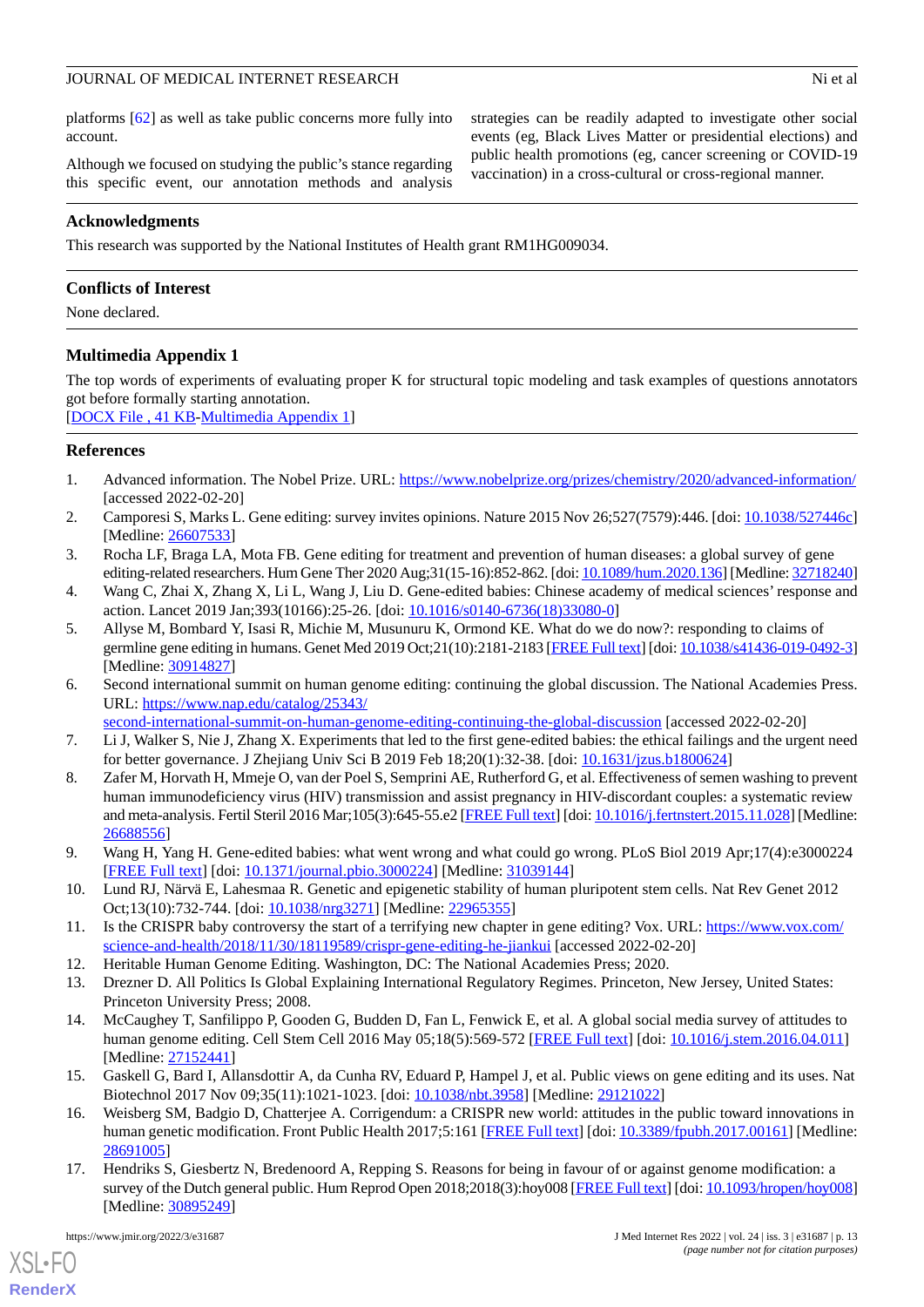- <span id="page-13-0"></span>18. McCaughey T, Budden DM, Sanfilippo PG, Gooden GE, Fan L, Fenwick E, et al. A need for better understanding is the major determinant for public perceptions of human gene editing. Hum Gene Ther 2019 Jan;30(1):36-43. [doi: [10.1089/hum.2018.033\]](http://dx.doi.org/10.1089/hum.2018.033) [Medline: [29926763](http://www.ncbi.nlm.nih.gov/entrez/query.fcgi?cmd=Retrieve&db=PubMed&list_uids=29926763&dopt=Abstract)]
- <span id="page-13-2"></span><span id="page-13-1"></span>19. Holtzblatt L, Drury J, Weiss D, Damianos L, Cuomo D. Evaluating the uses and benefits of an enterprise social media platform. J Soc Media Organ 2013;1(1):1-21.
- 20. Ortiz RR, Smith A, Coyne-Beasley T. A systematic literature review to examine the potential for social media to impact HPV vaccine uptake and awareness, knowledge, and attitudes about HPV and HPV vaccination. Hum Vaccin Immunother 2019;15(7-8):1465-1475 [\[FREE Full text\]](http://europepmc.org/abstract/MED/30779682) [doi: [10.1080/21645515.2019.1581543](http://dx.doi.org/10.1080/21645515.2019.1581543)] [Medline: [30779682\]](http://www.ncbi.nlm.nih.gov/entrez/query.fcgi?cmd=Retrieve&db=PubMed&list_uids=30779682&dopt=Abstract)
- <span id="page-13-4"></span><span id="page-13-3"></span>21. Featherstone JD, Barnett GA, Ruiz JB, Zhuang Y, Millam BJ. Exploring childhood anti-vaccine and pro-vaccine communities on twitter – a perspective from influential users. Online Social Networks Media 2020 Nov;20:100105. [doi: [10.1016/j.osnem.2020.100105](http://dx.doi.org/10.1016/j.osnem.2020.100105)]
- <span id="page-13-5"></span>22. Thackeray R, Burton SH, Giraud-Carrier C, Rollins S, Draper CR. Using Twitter for breast cancer prevention: an analysis of breast cancer awareness month. BMC Cancer 2013 Oct 29;13:508 [[FREE Full text](https://bmccancer.biomedcentral.com/articles/10.1186/1471-2407-13-508)] [doi: [10.1186/1471-2407-13-508\]](http://dx.doi.org/10.1186/1471-2407-13-508) [Medline: [24168075](http://www.ncbi.nlm.nih.gov/entrez/query.fcgi?cmd=Retrieve&db=PubMed&list_uids=24168075&dopt=Abstract)]
- <span id="page-13-6"></span>23. Grčar M, Cherepnalkoski D, Mozetič I, Kralj Novak P. Stance and influence of Twitter users regarding the Brexit referendum. Comput Soc Netw 2017;4(1):6 [[FREE Full text](http://europepmc.org/abstract/MED/29266132)] [doi: [10.1186/s40649-017-0042-6\]](http://dx.doi.org/10.1186/s40649-017-0042-6) [Medline: [29266132\]](http://www.ncbi.nlm.nih.gov/entrez/query.fcgi?cmd=Retrieve&db=PubMed&list_uids=29266132&dopt=Abstract)
- <span id="page-13-7"></span>24. Lai M, Tambuscio M, Patti V, Ruffo G, Rosso P. Stance polarity in political debates: a diachronic perspective of network homophily and conversations on Twitter. Data Knowl Eng 2019 Nov;124:101738. [doi: [10.1016/j.datak.2019.101738](http://dx.doi.org/10.1016/j.datak.2019.101738)]
- <span id="page-13-8"></span>25. Xinyu L, Ting W, Jieming M. Comparative sentiment analysis of Chinese and English multi-source web information of gene editing baby event. Int J Design Analysis Tools Integrated Circuits Syst 2019;8(1):72-78 [\[FREE Full text\]](https://www.proquest.com/openview/c0e65b17f1fe4e7ad4f9112289b16cbf/1?pq-origsite=gscholar&cbl=1316335)
- <span id="page-13-10"></span><span id="page-13-9"></span>26. Müller M, Schneider M, Salathé M, Vayena E. Assessing public opinion on CRISPR-Cas9: combining crowdsourcing and deep learning. J Med Internet Res 2020 Aug 31;22(8):e17830 [[FREE Full text\]](https://www.jmir.org/2020/8/e17830/) [doi: [10.2196/17830](http://dx.doi.org/10.2196/17830)] [Medline: [32865499](http://www.ncbi.nlm.nih.gov/entrez/query.fcgi?cmd=Retrieve&db=PubMed&list_uids=32865499&dopt=Abstract)]
- 27. Zhang D, Luo Y, Chen W. [Current development of gene editing]. Sheng Wu Gong Cheng Xue Bao 2020 Nov 25;36(11):2345-2356 [[FREE Full text](https://doi.org/10.13345/j.cjb.190557)] [doi: [10.13345/j.cjb.190557](http://dx.doi.org/10.13345/j.cjb.190557)] [Medline: [33244929](http://www.ncbi.nlm.nih.gov/entrez/query.fcgi?cmd=Retrieve&db=PubMed&list_uids=33244929&dopt=Abstract)]
- <span id="page-13-11"></span>28. Zhang Q, Goncalves B. Topical differences between Chinese language Twitter and Sina Weibo. In: Proceedings of the 25th International Conference Companion on World Wide Web. 2016 Presented at: WWW '16: 25th International World Wide Web Conference; Apr 11 - 15, 2016; Montréal Québec Canada. [doi: [10.1145/2872518.2890562\]](http://dx.doi.org/10.1145/2872518.2890562)
- <span id="page-13-12"></span>29. Zhang L, Huang X, Liu T, Li A, Chen Z, Zhu T. Using linguistic features to estimate suicide probability of Chinese microblog users. In: Human Centered Computing. Cham: Springer; 2015.
- <span id="page-13-14"></span><span id="page-13-13"></span>30. Huang C, Xu X, Cai Y, Ge Q, Zeng G, Li X, et al. Mining the characteristics of COVID-19 patients in China: analysis of social media posts. J Med Internet Res 2020 May 17;22(5):e19087 [[FREE Full text](https://www.jmir.org/2020/5/e19087/)] [doi: [10.2196/19087\]](http://dx.doi.org/10.2196/19087) [Medline: [32401210](http://www.ncbi.nlm.nih.gov/entrez/query.fcgi?cmd=Retrieve&db=PubMed&list_uids=32401210&dopt=Abstract)]
- 31. Competitive analysis, marketing mix and traffic. Alexa. URL:<https://www.alexa.com/> [accessed 2022-02-20]
- <span id="page-13-15"></span>32. Li C, Lu Y, Mei Q, Wang D, Pandey S. Click-through prediction for advertising in twitter timeline. In: Proceedings of the 21th ACM SIGKDD International Conference on Knowledge Discovery and Data Mining. 2015 Presented at: KDD '15: The 21th ACM SIGKDD International Conference on Knowledge Discovery and Data Mining; Aug 10 - 13, 2015; Sydney NSW Australia. [doi: [10.1145/2783258.2788582](http://dx.doi.org/10.1145/2783258.2788582)]
- <span id="page-13-17"></span><span id="page-13-16"></span>33. Phuvipadawat S, Murata T. Breaking news detection and tracking in Twitter. In: Proceedings of the 2010 IEEE/WIC/ACM International Conference on Web Intelligence and Intelligent Agent Technology. 2010 Presented at: 2010 IEEE/WIC/ACM International Conference on Web Intelligence and Intelligent Agent Technology; Aug 31 - Sep 3, 2010; Toronto, ON, Canada. [doi: [10.1109/wi-iat.2010.205\]](http://dx.doi.org/10.1109/wi-iat.2010.205)
- <span id="page-13-19"></span><span id="page-13-18"></span>34. Poecze F, Ebster C, Strauss C. Social media metrics and sentiment analysis to evaluate the effectiveness of social media posts. Procedia Comput Sci 2018;130:660-666. [doi: [10.1016/j.procs.2018.04.117\]](http://dx.doi.org/10.1016/j.procs.2018.04.117)
- <span id="page-13-20"></span>35. Schwemmer C, Ziewiecki S. Social media sellout: the increasing role of product promotion on YouTube. Social Media Soc 2018 Aug 14;4(3):205630511878672. [doi: [10.1177/2056305118786720](http://dx.doi.org/10.1177/2056305118786720)]
- 36. Dean B. Reddit user and growth stats (updated Oct 2021). BACKLINKO. 2021. URL: <https://backlinko.com/reddit-users> [accessed 2021-10-11]
- <span id="page-13-21"></span>37. Sattelberg W. The demographics of reddit: who uses the site? alphr. URL:<https://www.alphr.com/demographics-reddit/> [accessed 2022-02-20]
- <span id="page-13-22"></span>38. Yin F, Zhang B, Zhou J, Liu J. The public opinion analysis scheme and method research on multi-platform. In: Proceedings of the 2015 12th International Computer Conference on Wavelet Active Media Technology and Information Processing (ICCWAMTIP). 2015 Presented at: 2015 12th International Computer Conference on Wavelet Active Media Technology and Information Processing (ICCWAMTIP); Dec 18-20, 2015; Chengdu, China. [doi: [10.1109/iccwamtip.2015.7493960\]](http://dx.doi.org/10.1109/iccwamtip.2015.7493960)
- 39. Roberts M, Stewart B, Tingley D, Airoldi E. The structural topic model and applied social science. NIPS 2013 Workshop. URL: <https://scholar.princeton.edu/files/bstewart/files/stmnips2013.pdf> [accessed 2022-02-20]
- 40. Chuang J, Manning C, Heer J. Termite: visualization techniques for assessing textual topic models. In: Proceedings of the International Working Conference on Advanced Visual Interfaces. 2012 Presented at: AVI'12: International Working Conference on Advanced Visual Interfaces; May 21 - 25, 2012; Capri Island Italy. [doi: [10.1145/2254556.2254572\]](http://dx.doi.org/10.1145/2254556.2254572)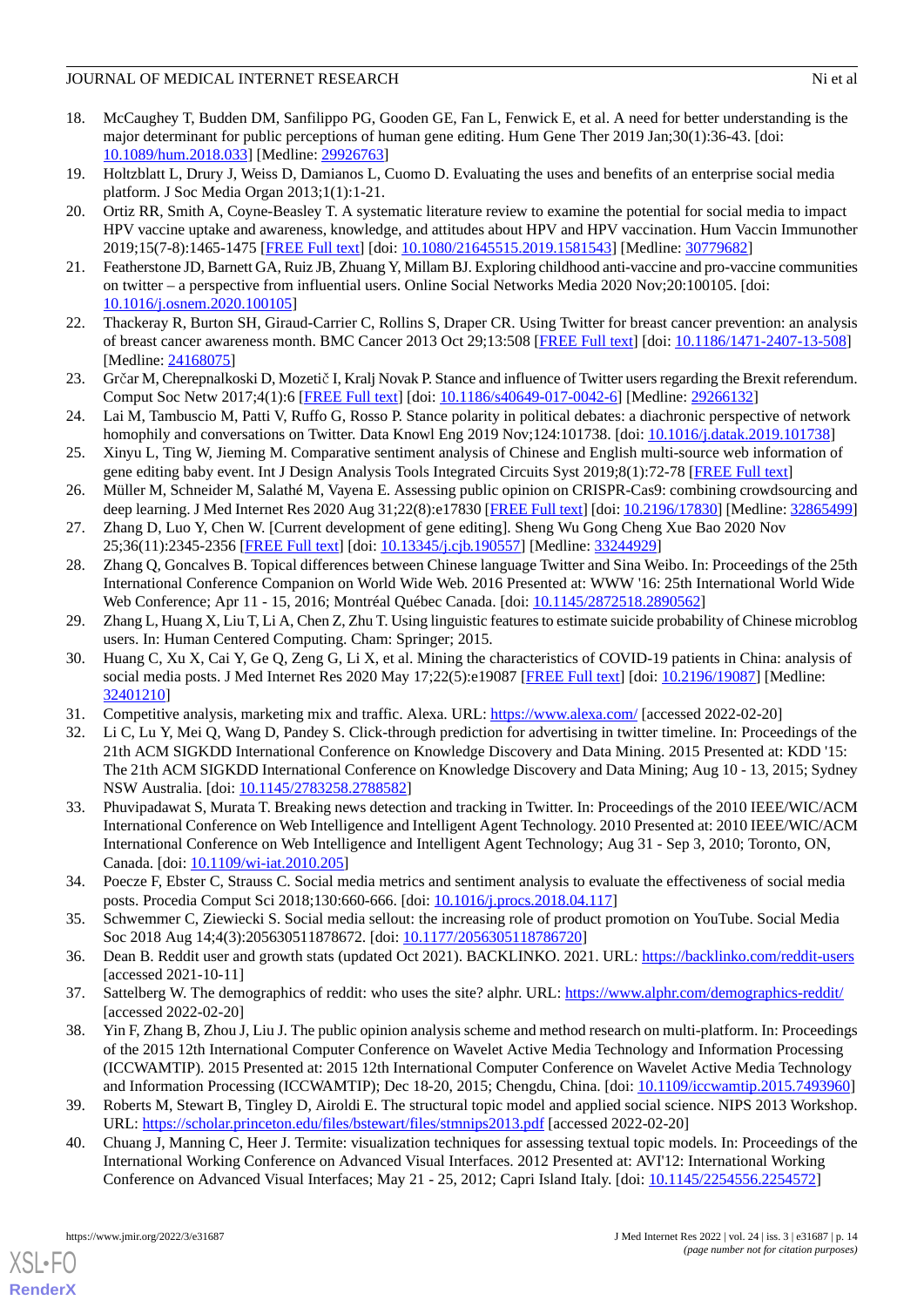- <span id="page-14-0"></span>41. Sievert C, Shirley K. LDAvis: a method for visualizing and interpreting topics. In: Proceedings of the Workshop on Interactive Language Learning, Visualization, and Interfaces. 2014 Presented at: Proceedings of the Workshop on Interactive Language Learning, Visualization, and Interfaces; Jun 27, 2014; Baltimore, Maryland, USA. [doi: [10.3115/v1/W14-3110](http://dx.doi.org/10.3115/v1/W14-3110)]
- <span id="page-14-2"></span><span id="page-14-1"></span>42. Cohen J. Russian geneticist answers challenges to his plan to make gene-edited babies. Science. 2019. URL: [https://tinyurl.](https://tinyurl.com/adphxuzu) [com/adphxuzu](https://tinyurl.com/adphxuzu) [accessed 2022-02-20]
- <span id="page-14-3"></span>43. Ledford H. CRISPR babies: when will the world be ready? Nature 2019 Jun;570(7761):293-296. [doi: [10.1038/d41586-019-01906-z](http://dx.doi.org/10.1038/d41586-019-01906-z)] [Medline: [31217610](http://www.ncbi.nlm.nih.gov/entrez/query.fcgi?cmd=Retrieve&db=PubMed&list_uids=31217610&dopt=Abstract)]
- <span id="page-14-4"></span>44. Thompson J. What we risk as humans if we allow gene-edited babies: a philosopher's view. The conversation. URL: [https:/](https://theconversation.com/what-we-risk-as-humans-if-we-allow-gene-edited-babies-a-philosophers-view-110498) [/theconversation.com/what-we-risk-as-humans-if-we-allow-gene-edited-babies-a-philosophers-view-110498](https://theconversation.com/what-we-risk-as-humans-if-we-allow-gene-edited-babies-a-philosophers-view-110498) [accessed 2022-02-20]
- <span id="page-14-5"></span>45. Exclusive: five couples lined up for CRISPR babies to avoid deafness. New Scientist. 2019. URL: [https://www.](https://www.newscientist.com/article/2208777-exclusive-five-couples-lined-up-for-crispr-babies-to-avoid-deafness/) [newscientist.com/article/2208777-exclusive-five-couples-lined-up-for-crispr-babies-to-avoid-deafness/](https://www.newscientist.com/article/2208777-exclusive-five-couples-lined-up-for-crispr-babies-to-avoid-deafness/) [accessed 2022-02-20]
- <span id="page-14-6"></span>46. Dual Use Research of Concern in the Life Sciences. Washington, D.C., United States: National Academies Press; 2017.
- <span id="page-14-7"></span>47. Global governance of emerging technology: public backlash and regulatory competition in gene editing. Square Space. URL: [https://static1.squarespace.com/static/5c54747ad7819e06b909fb1f/t/605b509abb0633544527737e/1616597149243/](https://static1.squarespace.com/static/5c54747ad7819e06b909fb1f/t/605b509abb0633544527737e/1616597149243/Genes_March2021.pdf) [Genes\\_March2021.pdf](https://static1.squarespace.com/static/5c54747ad7819e06b909fb1f/t/605b509abb0633544527737e/1616597149243/Genes_March2021.pdf) [accessed 2022-02-20]
- <span id="page-14-8"></span>48. Critchley C, Nicol D, Bruce G, Walshe J, Treleaven T, Tuch B. Predicting public attitudes toward gene editing of germlines: the impact of moral and hereditary concern in human and animal applications. Front Genet 2018;9:704 [[FREE Full text](https://doi.org/10.3389/fgene.2018.00704)] [doi: [10.3389/fgene.2018.00704](http://dx.doi.org/10.3389/fgene.2018.00704)] [Medline: [30687386](http://www.ncbi.nlm.nih.gov/entrez/query.fcgi?cmd=Retrieve&db=PubMed&list_uids=30687386&dopt=Abstract)]
- <span id="page-14-9"></span>49. Uchiyama M, Nagai A, Muto K. Survey on the perception of germline genome editing among the general public in Japan. J Hum Genet 2018 Jun;63(6):745-748 [[FREE Full text\]](http://europepmc.org/abstract/MED/29545588) [doi: [10.1038/s10038-018-0430-2](http://dx.doi.org/10.1038/s10038-018-0430-2)] [Medline: [29545588](http://www.ncbi.nlm.nih.gov/entrez/query.fcgi?cmd=Retrieve&db=PubMed&list_uids=29545588&dopt=Abstract)]
- <span id="page-14-10"></span>50. van Dijke I, van Wely M, Berkman B, Bredenoord AL, Henneman L, Vliegenthart R, et al. Should germline genome editing be allowed? The effect of treatment characteristics on public acceptability. Hum Reprod 2021 Jan 25;36(2):465-478 [\[FREE](http://europepmc.org/abstract/MED/33242333) [Full text\]](http://europepmc.org/abstract/MED/33242333) [doi: [10.1093/humrep/deaa212](http://dx.doi.org/10.1093/humrep/deaa212)] [Medline: [33242333\]](http://www.ncbi.nlm.nih.gov/entrez/query.fcgi?cmd=Retrieve&db=PubMed&list_uids=33242333&dopt=Abstract)
- <span id="page-14-11"></span>51. Jedwab A, Vears DF, Tse C, Gyngell C. Genetics experience impacts attitudes towards germline gene editing: a survey of over 1500 members of the public. J Hum Genet 2020 Dec 31;65(12):1055-1065. [doi: [10.1038/s10038-020-0810-2](http://dx.doi.org/10.1038/s10038-020-0810-2)] [Medline: [32737393](http://www.ncbi.nlm.nih.gov/entrez/query.fcgi?cmd=Retrieve&db=PubMed&list_uids=32737393&dopt=Abstract)]
- <span id="page-14-13"></span><span id="page-14-12"></span>52. Howell EL, Yang S, Beets B, Brossard D, Scheufele DA, Xenos MA. What do we (not) know about global views of human gene editing? Insights and blind spots in the CRISPR era. CRISPR J 2020 Jun;3(3):148-155. [doi: [10.1089/crispr.2020.0004\]](http://dx.doi.org/10.1089/crispr.2020.0004) [Medline: [33560915](http://www.ncbi.nlm.nih.gov/entrez/query.fcgi?cmd=Retrieve&db=PubMed&list_uids=33560915&dopt=Abstract)]
- 53. Calabrese C, Ding J, Millam B, Barnett GA. The uproar over gene-edited babies: a semantic network analysis of CRISPR on Twitter. Environ Commun 2019 Dec 19;14(7):954-970. [doi: [10.1080/17524032.2019.1699135\]](http://dx.doi.org/10.1080/17524032.2019.1699135)
- <span id="page-14-14"></span>54. Liu Y, Lapata M. Text summarization with pretrained encoders. In: Proceedings of the 2019 Conference on Empirical Methods in Natural Language Processing and the 9th International Joint Conference on Natural Language Processing (EMNLP-IJCNLP). 2019 Presented at: Proceedings of the 2019 Conference on Empirical Methods in Natural Language Processing and the 9th International Joint Conference on Natural Language Processing (EMNLP-IJCNLP); Nov 3-7, 2019; Hong Kong, China. [doi: [10.18653/v1/d19-1387\]](http://dx.doi.org/10.18653/v1/d19-1387)
- <span id="page-14-15"></span>55. Jovanovic D, Van Leeuwen T. Multimodal dialogue on social media. Soc Semiotics 2018 Aug 28;28(5):683-699. [doi: [10.1080/10350330.2018.1504732\]](http://dx.doi.org/10.1080/10350330.2018.1504732)
- <span id="page-14-17"></span><span id="page-14-16"></span>56. Lu D, Neves L, Carvalho V, Zhang N, Ji H. Visual attention model for name tagging in multimodal social media. In: Proceedings of the 56th Annual Meeting of the Association for Computational Linguistics (Volume 1: Long Papers). 2018 Presented at: Proceedings of the 56th Annual Meeting of the Association for Computational Linguistics (Volume 1: Long Papers); Jul 15-20, 2018; Melbourne, Australia. [doi:  $10.18653/v1/p18-1185$ ]
- <span id="page-14-18"></span>57. Schifanella R, de Juan P, Tetreault J, Cao L. Detecting sarcasm in multimodal social platforms. In: Proceedings of the 24th ACM international conference on Multimedia. 2016 Presented at: MM '16: ACM Multimedia Conference; Oct 15 - 19, 2016; Amsterdam The Netherlands. [doi: [10.1145/2964284.2964321\]](http://dx.doi.org/10.1145/2964284.2964321)
- <span id="page-14-19"></span>58. Xiang Z, Du Q, Ma Y, Fan W. A comparative analysis of major online review platforms: implications for social media analytics in hospitality and tourism. Tourism Manag 2017 Feb;58:51-65. [doi: [10.1016/j.tourman.2016.10.001](http://dx.doi.org/10.1016/j.tourman.2016.10.001)]
- <span id="page-14-20"></span>59. Zhan Y, Liu R, Li Q, Leischow SJ, Zeng DD. Identifying topics for e-cigarette user-generated contents: a case study from multiple social media platforms. J Med Internet Res 2017 Jan 20;19(1):e24 [[FREE Full text](https://www.jmir.org/2017/1/e24/)] [doi: [10.2196/jmir.5780](http://dx.doi.org/10.2196/jmir.5780)] [Medline: [28108428](http://www.ncbi.nlm.nih.gov/entrez/query.fcgi?cmd=Retrieve&db=PubMed&list_uids=28108428&dopt=Abstract)]
- <span id="page-14-21"></span>60. Primack BA, Shensa A, Escobar-Viera CG, Barrett EL, Sidani JE, Colditz JB, et al. Use of multiple social media platforms and symptoms of depression and anxiety: a nationally-representative study among U.S. young adults. Comput Human Behav 2017 Apr;69:1-9. [doi: [10.1016/j.chb.2016.11.013\]](http://dx.doi.org/10.1016/j.chb.2016.11.013)
- 61. Ruiz J, Featherstone J, Barnett G. Identifying vaccine hesitant communities on twitter and their geolocations: a network approach. In: Proceedings of the 54th Hawaii International Conference on System Sciences. 2021 Presented at: 54th Hawaii International Conference on System Sciences; Jan 5, 2021; Hawaii. [doi: [10.24251/hicss.2021.480\]](http://dx.doi.org/10.24251/hicss.2021.480)
- 62. Hurlbut JB. Human genome editing: ask whether, not how. Nature 2019 Jan;565(7738):135. [doi: [10.1038/d41586-018-07881-1\]](http://dx.doi.org/10.1038/d41586-018-07881-1) [Medline: [30602779\]](http://www.ncbi.nlm.nih.gov/entrez/query.fcgi?cmd=Retrieve&db=PubMed&list_uids=30602779&dopt=Abstract)